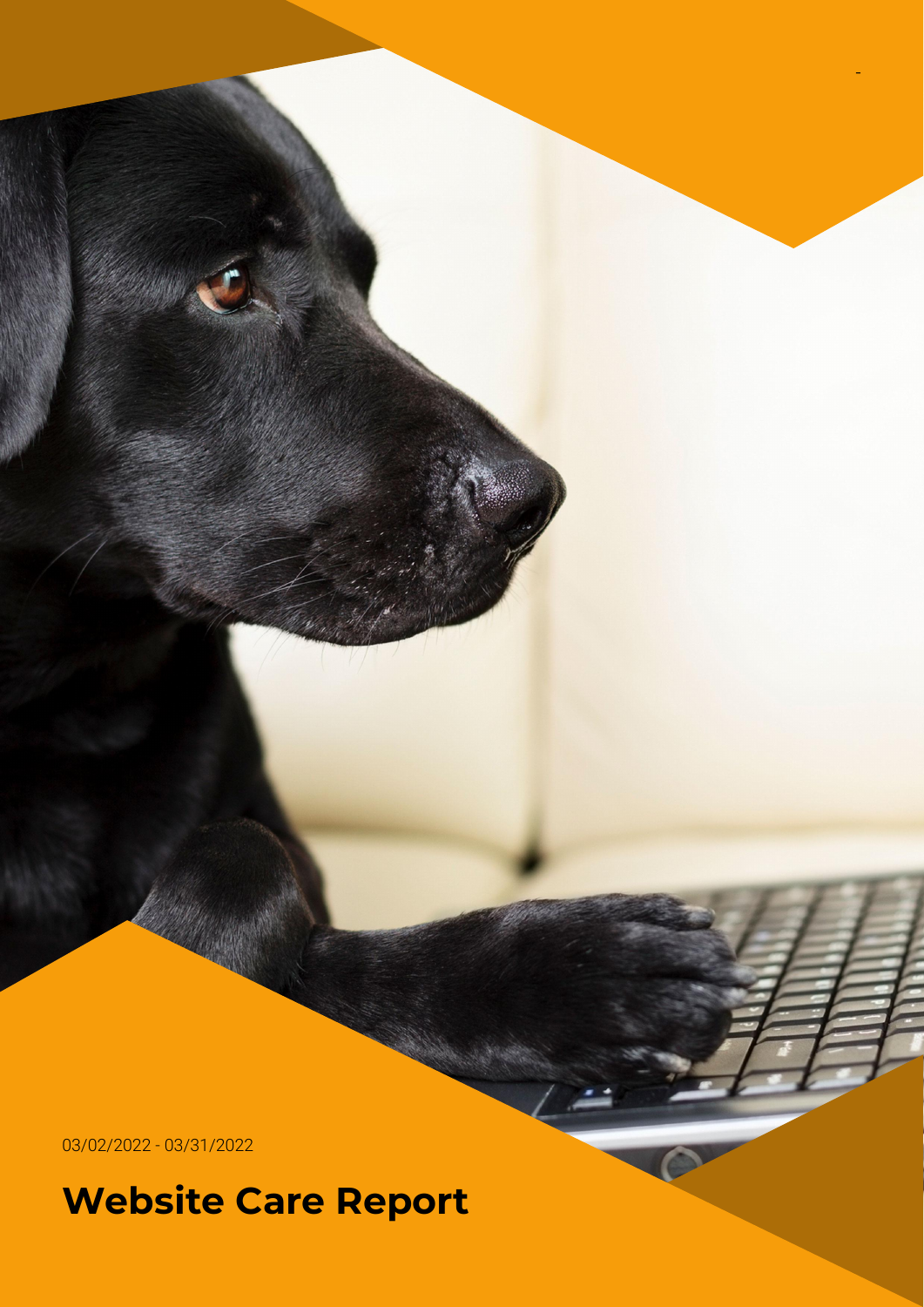

**ACA Hands Down Better** https://handsdownbetter.org/



**ACA Today** https://www.acatoday.org/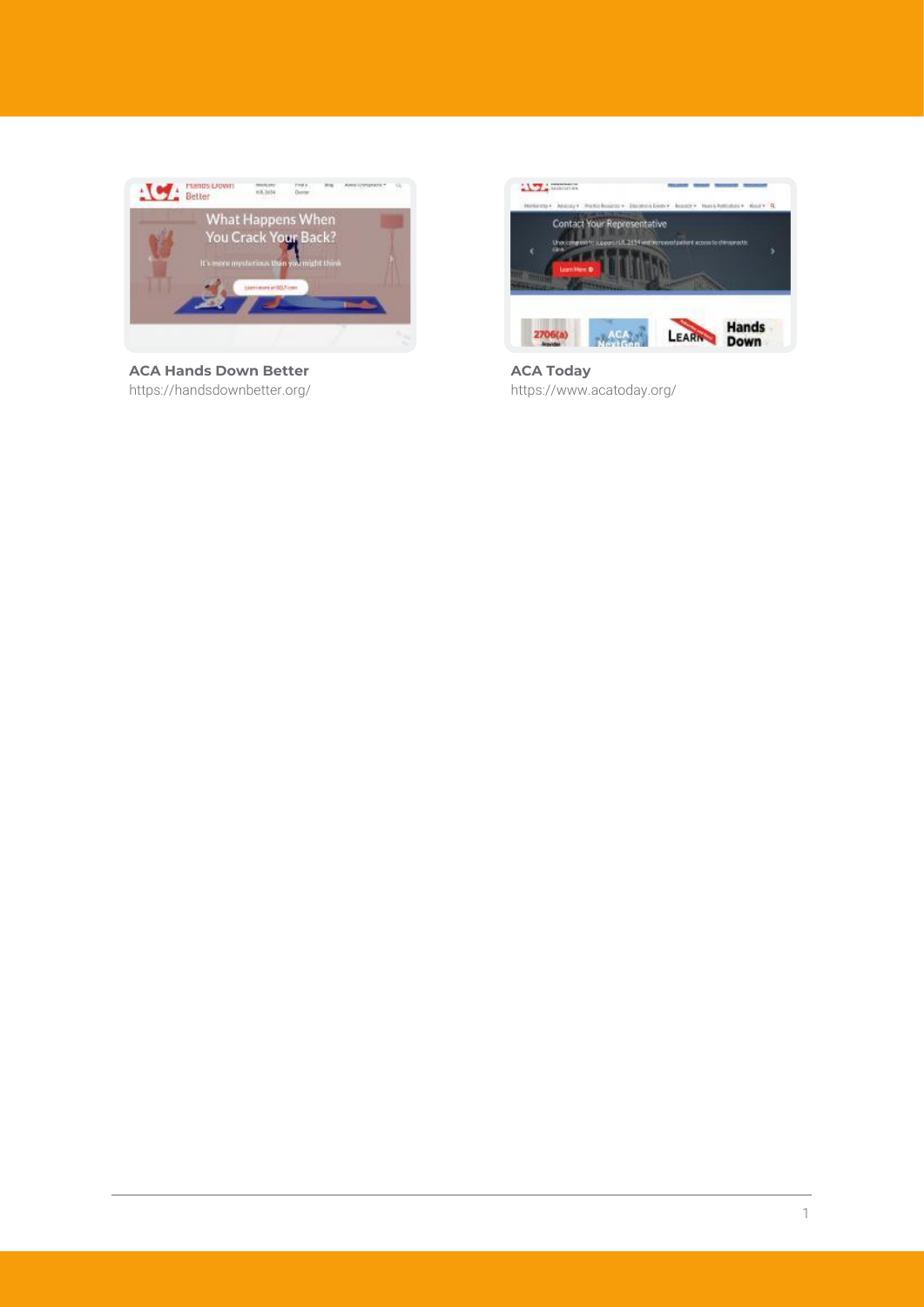As part of our maintenance plans we monitor and make regular software updates to website. This report for the last 30 days will provide a list of updates made, database optimizations, performance details, found security issues and general analytics.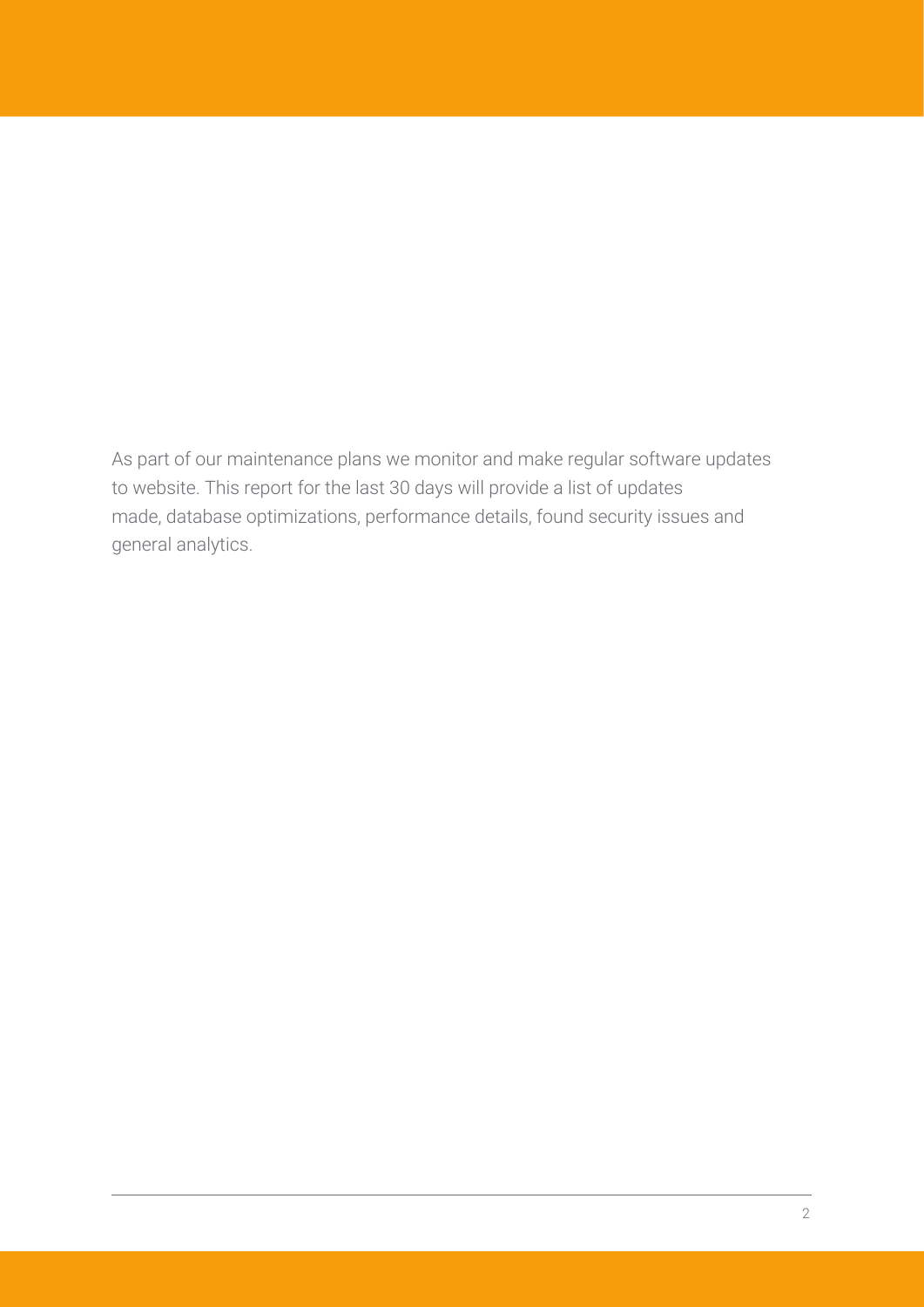

## https://handsdownbetter.org/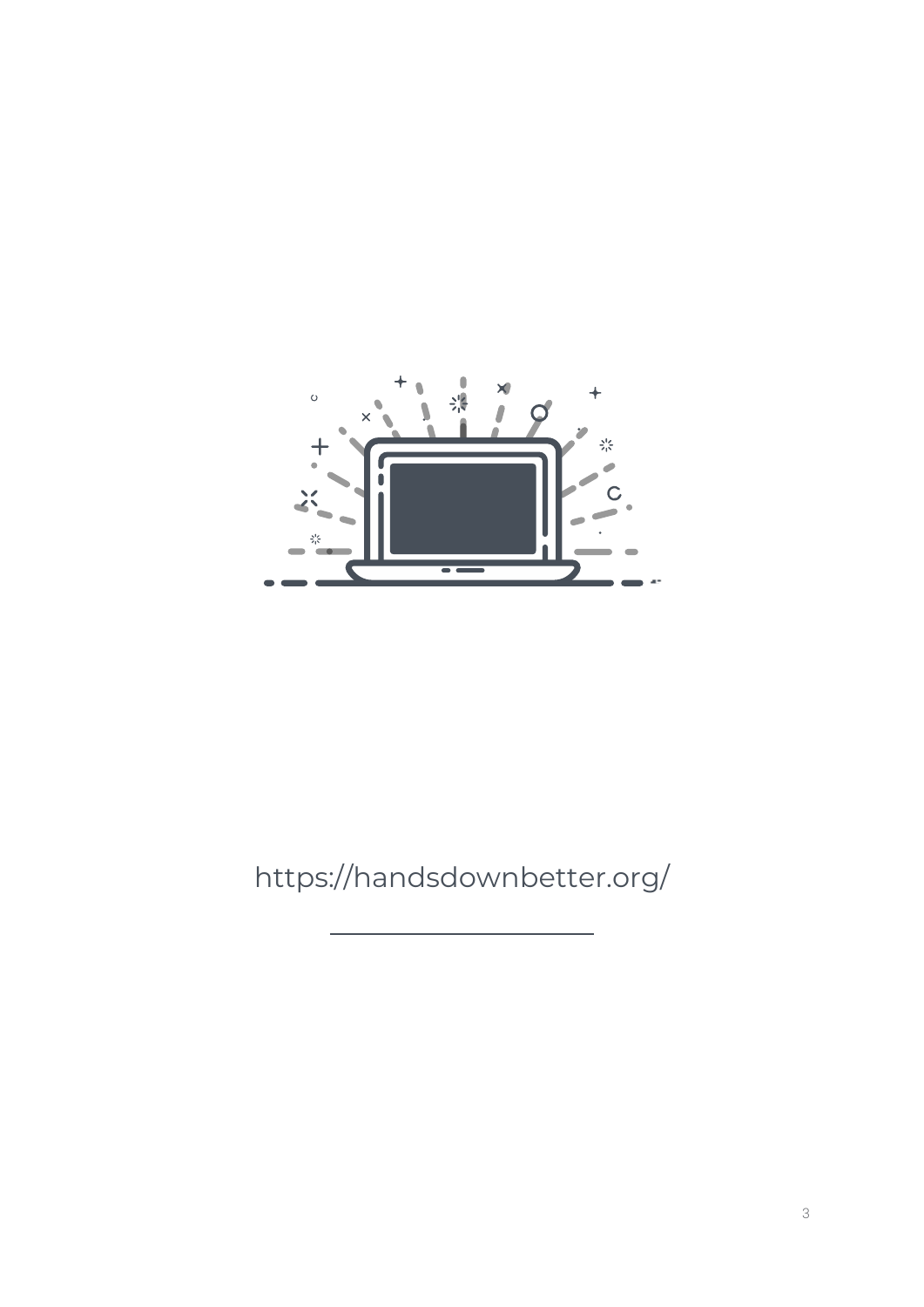# **OVERVIEW**



Website: https://handsdownbetter.org/ IP Address: 151.139.128.10 WordPress Version: 5.9.2



#### **UPDATES** Updates performed: 12



## **PERFORMANCE**

PageSpeed score: 100; YSlow score: 96



## **SECURITY**

Your website is safe



### **ANALYTICS**

0.5% average increase in sessions in the previous period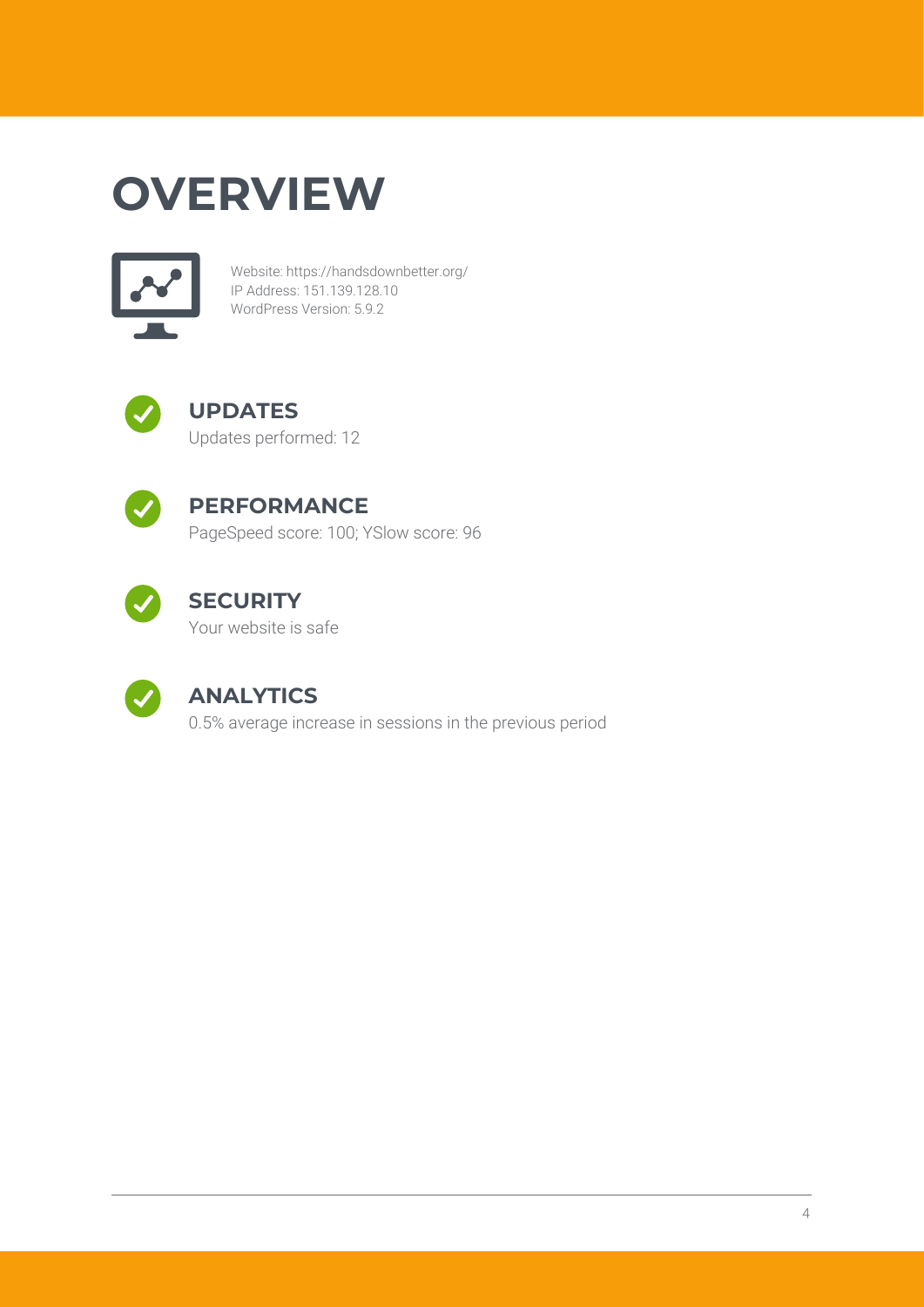# **UPDATES**



Total updates performed: **12** *03/02/2022 to 03/31/2022*

### OVERVIEW

Plugin updates

**11**

WordPress updates

### UPDATES HISTORY (1/2)

| Plugin name                | Plugin version |               | Date                 |            |
|----------------------------|----------------|---------------|----------------------|------------|
| Yoast SEO Premium          | 18.1           | $\rightarrow$ | 18.2.1               | 03/28/2022 |
| Yoast SEO                  | 18.3           |               | $\rightarrow$ 18.4.1 | 03/28/2022 |
| Ivory Search               | 5.4.4          |               | $\rightarrow$ 5.4.5  | 03/28/2022 |
| Advanced Custom Fields PRO | 5.12           |               | $\rightarrow 5.12.1$ | 03/28/2022 |
| Site Kit by Google         | 1.69.0         |               | $\rightarrow$ 1.70.0 | 03/16/2022 |
| Yoast SEO                  | 18.2           | $\rightarrow$ | 18.3                 | 03/10/2022 |
| <b>WP Rocket</b>           | 3.10.8         | $\rightarrow$ | 3.10.9               | 03/10/2022 |

**1**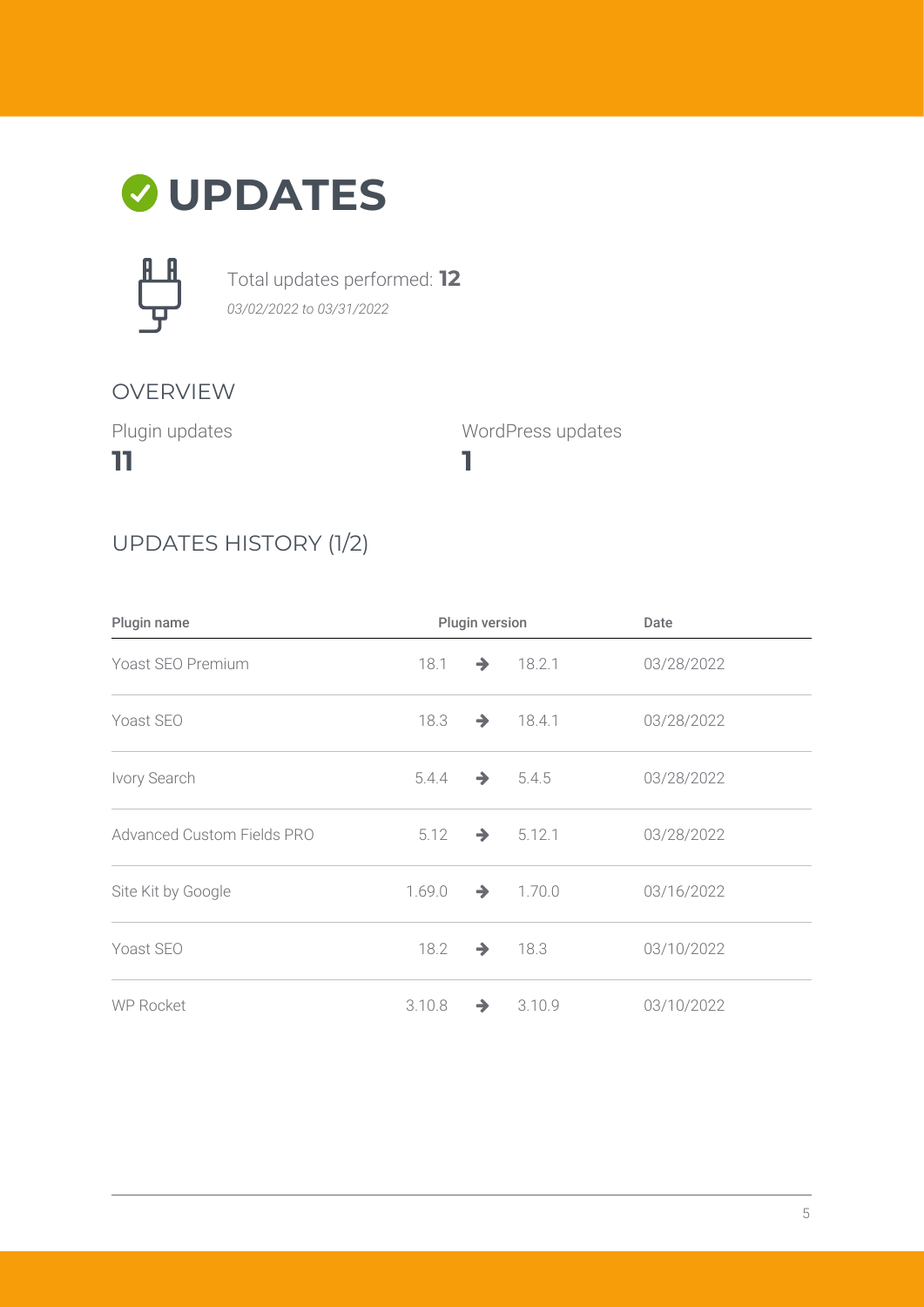## UPDATES HISTORY (2/2)

| Plugin name                                           | Plugin version |               | Date   |            |
|-------------------------------------------------------|----------------|---------------|--------|------------|
| NextGEN Gallery                                       | 3.18           | →             | 3.23   | 03/03/2022 |
| Site Kit by Google                                    | 1.68.0         | →             | 1.69.0 | 03/03/2022 |
| MalCare Security - Free<br>Malware Scanner, Protectio | 4.67           | $\rightarrow$ | 4.77   | 03/03/2022 |
| Ivory Search                                          | 5.4.2          |               | 544    | 03/03/2022 |

| WordPress                | <b>WordPress version</b> |               |       | Date       |
|--------------------------|--------------------------|---------------|-------|------------|
| $\overline{\phantom{0}}$ | 5.8.3                    | $\rightarrow$ | 5.9.1 | 03/03/2022 |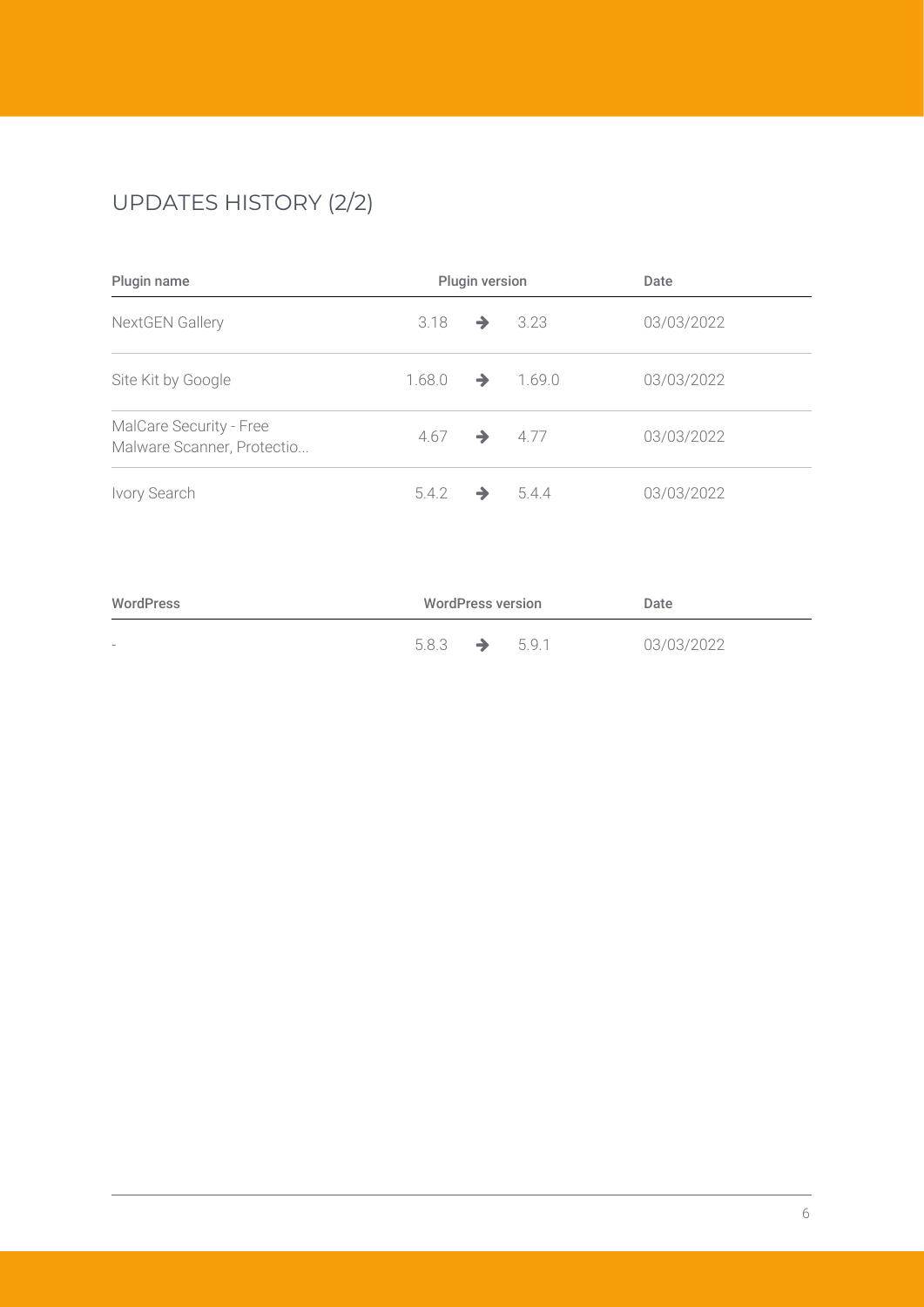# **OPTIMIZATION**



#### **DATABASE OPTIMIZATION**

Database overhead cleaned: 0 KB



#### **POST REVISIONS**

Post revisions cleaned: 8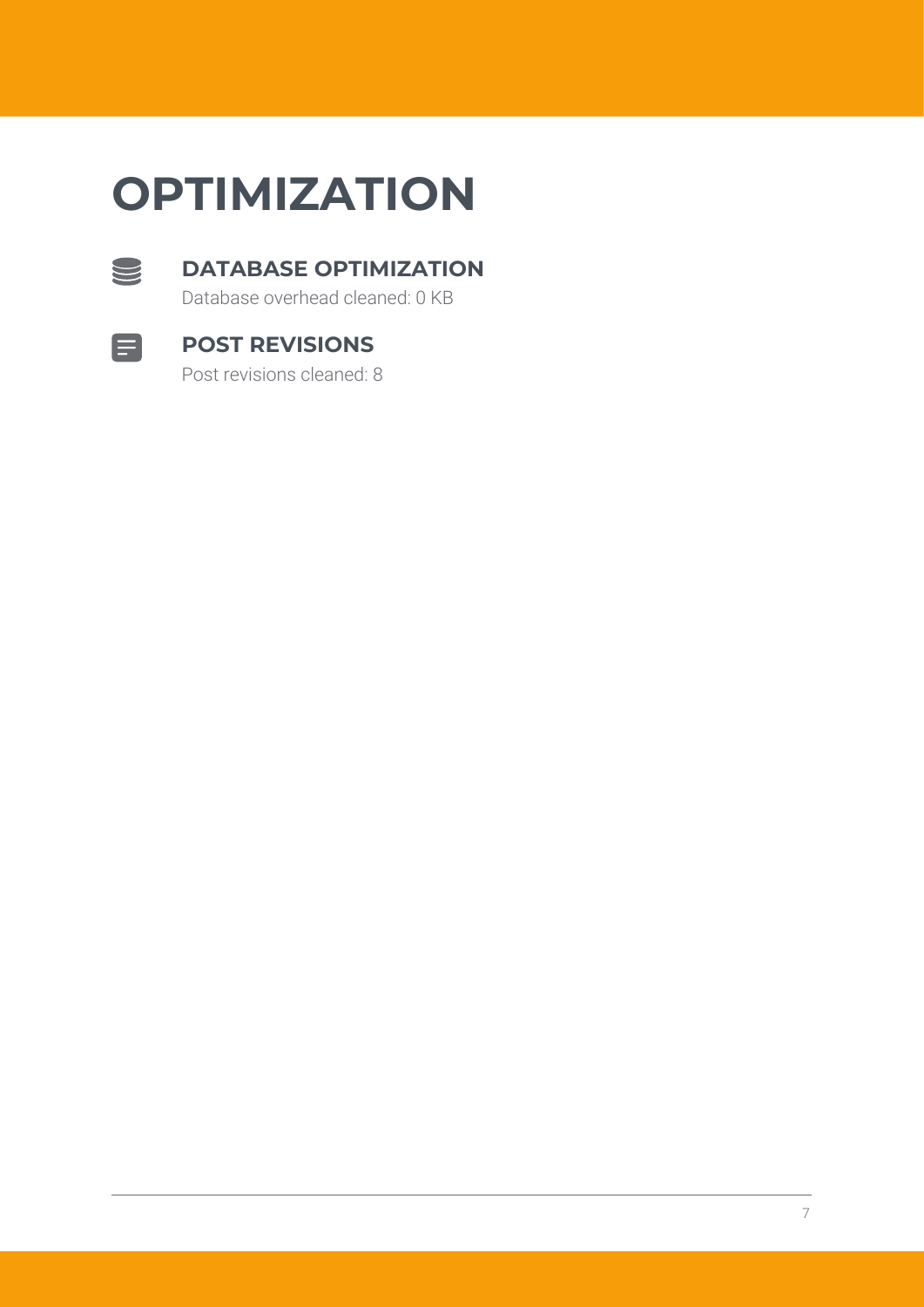# *O* PERFORMANCE



Total performance checks: **28** *03/02/2022 to 03/31/2022*

MOST RECENT SCAN *03/30/2022*

PageSpeed Grade

**A (100%) A (96%)** Previous check: 100%

PERFORMANCE OVERVIEW

YSlow Grade Previous check: 96%

- PageSpeedGrade - YSlowGrade 100  $-0-0--0-0$ 90  $- - - -$ 80 <u> - - - - - - - - - - - - -</u>  $70$ 60 <u>----------</u> 50 \_\_\_\_\_\_\_\_\_\_\_\_\_\_\_\_\_\_\_\_\_\_ <u> - - - - - - - - - -</u> <u>. . . . . . . . . . .</u> 40 \_\_\_\_\_\_\_\_\_\_\_\_\_\_ 30 20 10  $\overline{0}$  $\sim 10^{-1}$ Mar 14 Mar 21 Mar 7 Mar 28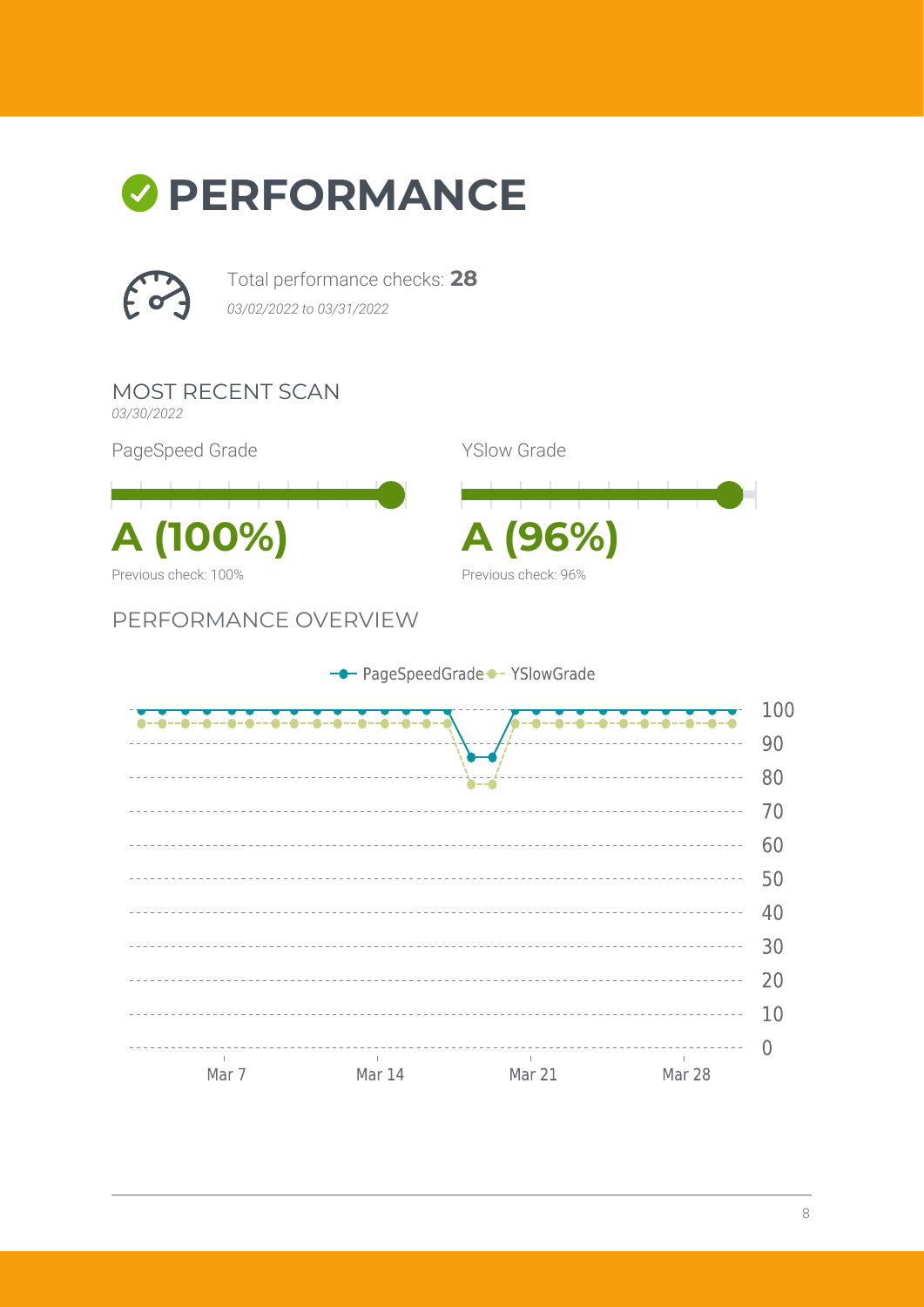## PERFORMANCE HISTORY (1/2)

| Date             | Load time | PageSpeed | YSlow   |
|------------------|-----------|-----------|---------|
| 03/30/2022 05:13 | 1.08s     | A (100%)  | A (96%) |
| 03/29/2022 07:16 | 1.25s     | A (100%)  | A (96%) |
| 03/28/2022 06:46 | 1.95s     | A (100%)  | A (96%) |
| 03/27/2022 04:30 | 1.20s     | A (100%)  | A (96%) |
| 03/26/2022 05:04 | 1.60s     | A (100%)  | A (96%) |
| 03/25/2022 06:00 | 1.40s     | A (100%)  | A (96%) |
| 03/24/2022 07:33 | 1.99s     | A (100%)  | A (96%) |
| 03/23/2022 06:35 | 1.01s     | A (100%)  | A (96%) |
| 03/22/2022 07:35 | 0.99s     | A (100%)  | A (96%) |
| 03/21/2022 06:11 | 1.30s     | A (100%)  | A (96%) |
| 03/20/2022 07:09 | 1.36s     | A (100%)  | A (96%) |
| 03/19/2022 06:05 | 2.68s     | B (86%)   | C(78%)  |
| 03/18/2022 06:48 | 2.26s     | B (86%)   | C(78%)  |
| 03/17/2022 04:43 | 1.05s     | A (100%)  | A (96%) |
| 03/16/2022 05:44 | 1.37s     | A (100%)  | A (96%) |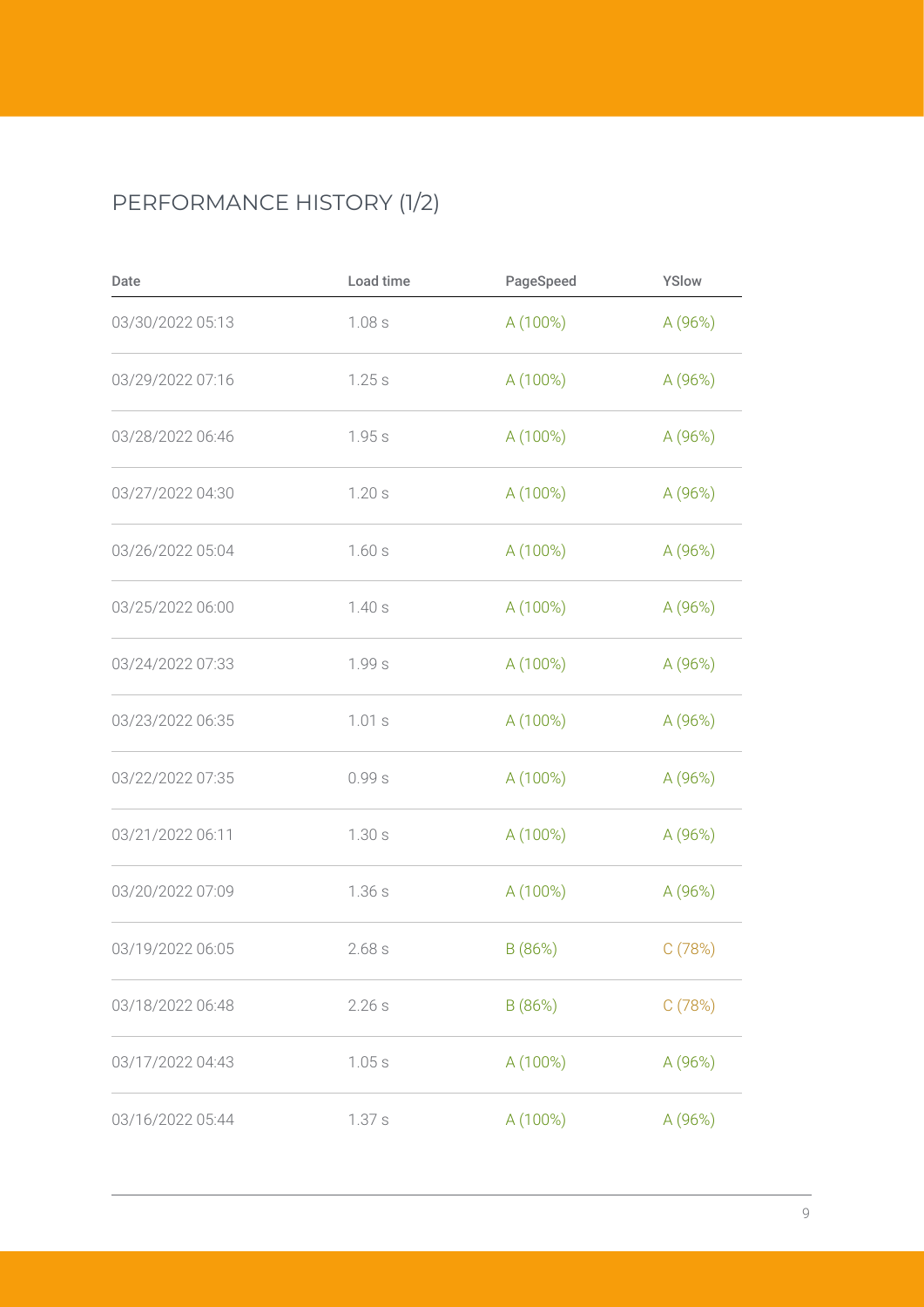## PERFORMANCE HISTORY (2/2)

| Date             | Load time | PageSpeed | YSlow   |
|------------------|-----------|-----------|---------|
| 03/15/2022 07:25 | 1.48s     | A (100%)  | A (96%) |
| 03/14/2022 08:01 | 1.50s     | A (100%)  | A (96%) |
| 03/13/2022 07:10 | 0.91s     | A (100%)  | A (96%) |
| 03/12/2022 04:10 | 6.00 s    | A (100%)  | A (96%) |
| 03/11/2022 05:45 | 2.11s     | A (100%)  | A (96%) |
| 03/10/2022 04:35 | 8.96 s    | A (100%)  | A (96%) |
| 03/09/2022 08:15 | 8.72 s    | A (100%)  | A(96%)  |
| 03/08/2022 03:50 | 1.50s     | A (100%)  | A (96%) |
| 03/07/2022 08:10 | 6.20s     | A (100%)  | A (96%) |
| 03/06/2022 04:52 | 2.34s     | A (100%)  | A (96%) |
| 03/05/2022 05:05 | 1.64s     | A (100%)  | A (96%) |
| 03/04/2022 03:48 | 1.47s     | A (100%)  | A (96%) |
| 03/03/2022 04:53 | 1.20s     | A (100%)  | A (96%) |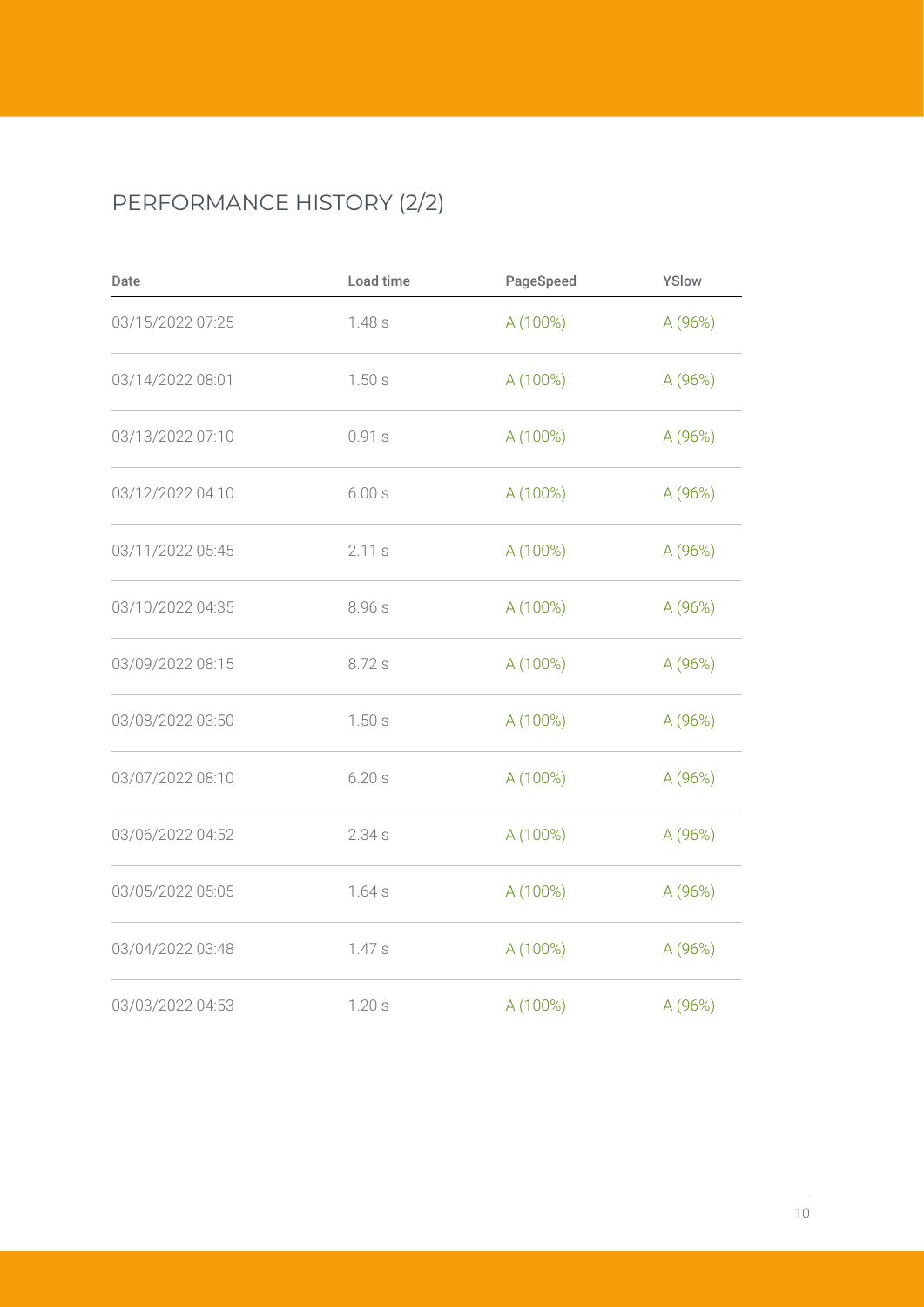



Total security checks: **28** *03/02/2022 to 03/31/2022*

### MOST RECENT SCAN

*03/30/2022*

Status: Clean

| Malware: Clean | Web Trust: Clean | Vulnerabilities: 0 |  |
|----------------|------------------|--------------------|--|

### SECURITY SCAN HISTORY (1/3)

| Date            | Malware | Vulnerabilities | <b>Web Trust</b> |
|-----------------|---------|-----------------|------------------|
| 03/30/2022 5:31 | Clean   | Clean           | Clean            |
| 03/29/2022 5:30 | Clean   | Clean           | Clean            |
| 03/28/2022 5:36 | Clean   | Clean           | Clean            |
| 03/27/2022 4:30 | Clean   | Clean           | Clean            |
| 03/26/2022 4:35 | Clean   | Clean           | Clean            |
| 03/25/2022 8:07 | Clean   | Clean           | Clean            |
| 03/24/2022 8:00 | Clean   | Clean           | Clean            |
| 03/23/2022 7:31 | Clean   | Clean           | Clean            |
| 03/22/2022 3:30 | Clean   | Clean           | Clean            |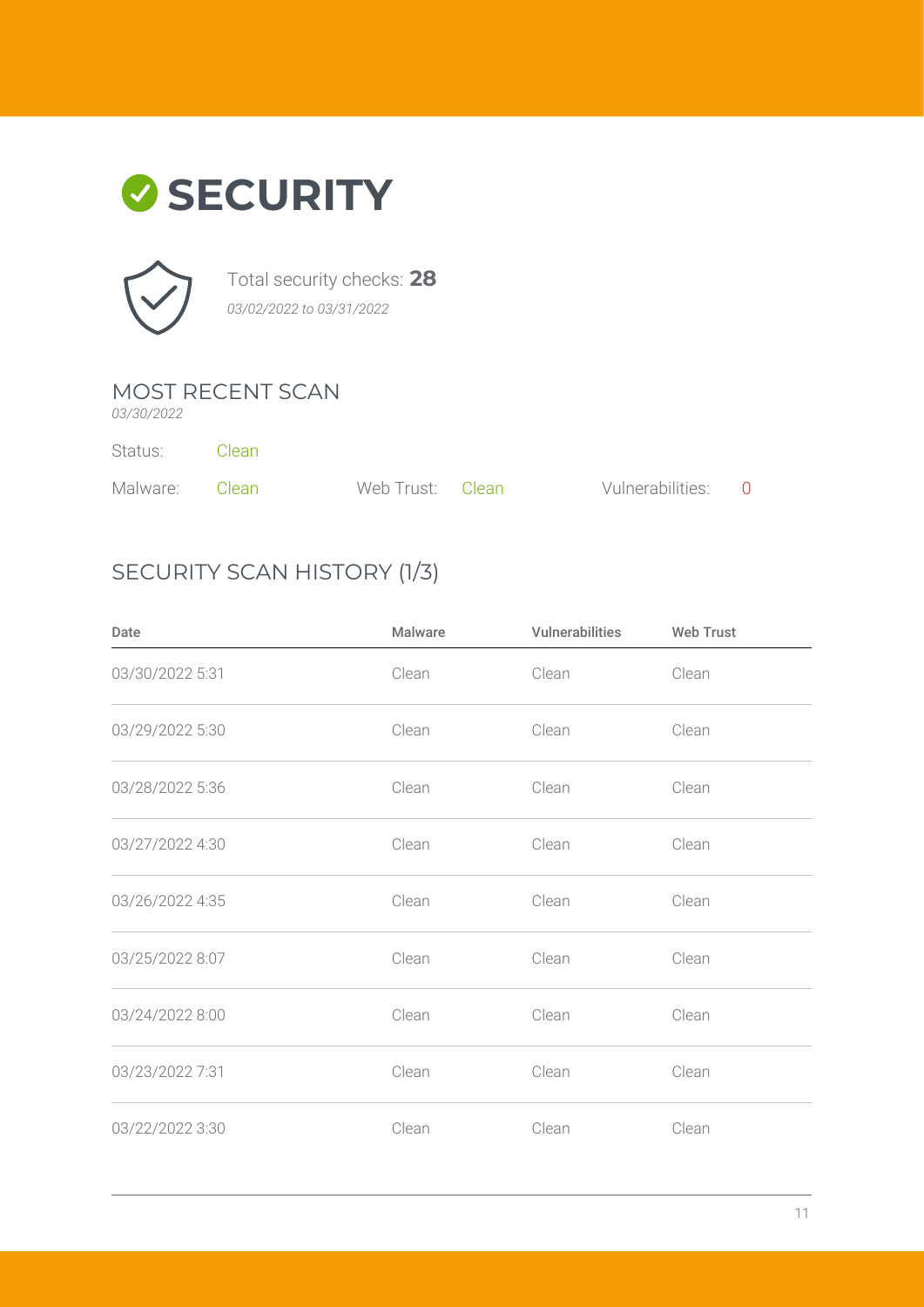## SECURITY SCAN HISTORY (2/3)

| Date            | Malware | Vulnerabilities | <b>Web Trust</b> |
|-----------------|---------|-----------------|------------------|
| 03/21/2022 7:30 | Clean   | Clean           | Clean            |
| 03/20/2022 4:33 | Clean   | Clean           | Clean            |
| 03/19/2022 5:03 | Clean   | Clean           | Clean            |
| 03/18/2022 3:31 | Clean   | Clean           | Clean            |
| 03/17/2022 7:33 | Clean   | Clean           | Clean            |
| 03/16/2022 8:03 | Clean   | Clean           | Clean            |
| 03/15/2022 6:33 | Clean   | Clean           | Clean            |
| 03/14/2022 4:04 | Clean   | Clean           | Clean            |
| 03/13/2022 8:43 | Clean   | Clean           | Clean            |
| 03/12/2022 6:39 | Clean   | Clean           | Clean            |
| 03/11/2022 2:35 | Clean   | Clean           | Clean            |
| 03/10/2022 8:03 | Clean   | Clean           | Clean            |
| 03/09/2022 4:00 | Clean   | Clean           | Clean            |
| 03/08/2022 3:32 | Clean   | Clean           | Clean            |
| 03/07/2022 8:43 | Clean   | Clean           | Clean            |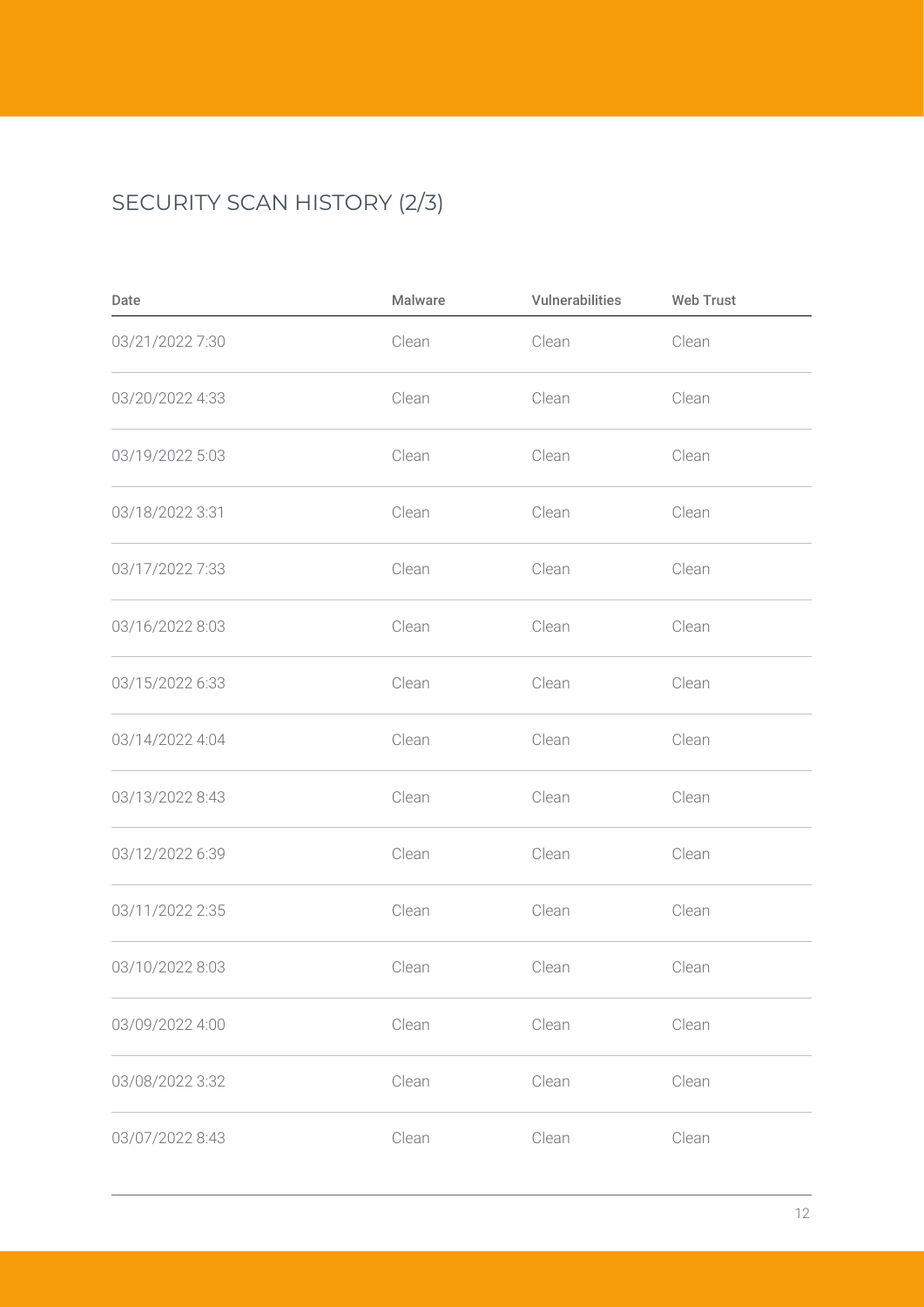## SECURITY SCAN HISTORY (3/3)

| Date            | <b>Malware</b> | <b>Vulnerabilities</b> | <b>Web Trust</b> |
|-----------------|----------------|------------------------|------------------|
| 03/06/2022 6:03 | Clean          | Clean                  | Clean            |
| 03/05/2022 7:30 | Clean          | Clean                  | Clean            |
| 03/04/2022 5:05 | Clean          | Clean                  | Clean            |
| 03/03/2022 4:03 | Clean          | Clean                  | Clean            |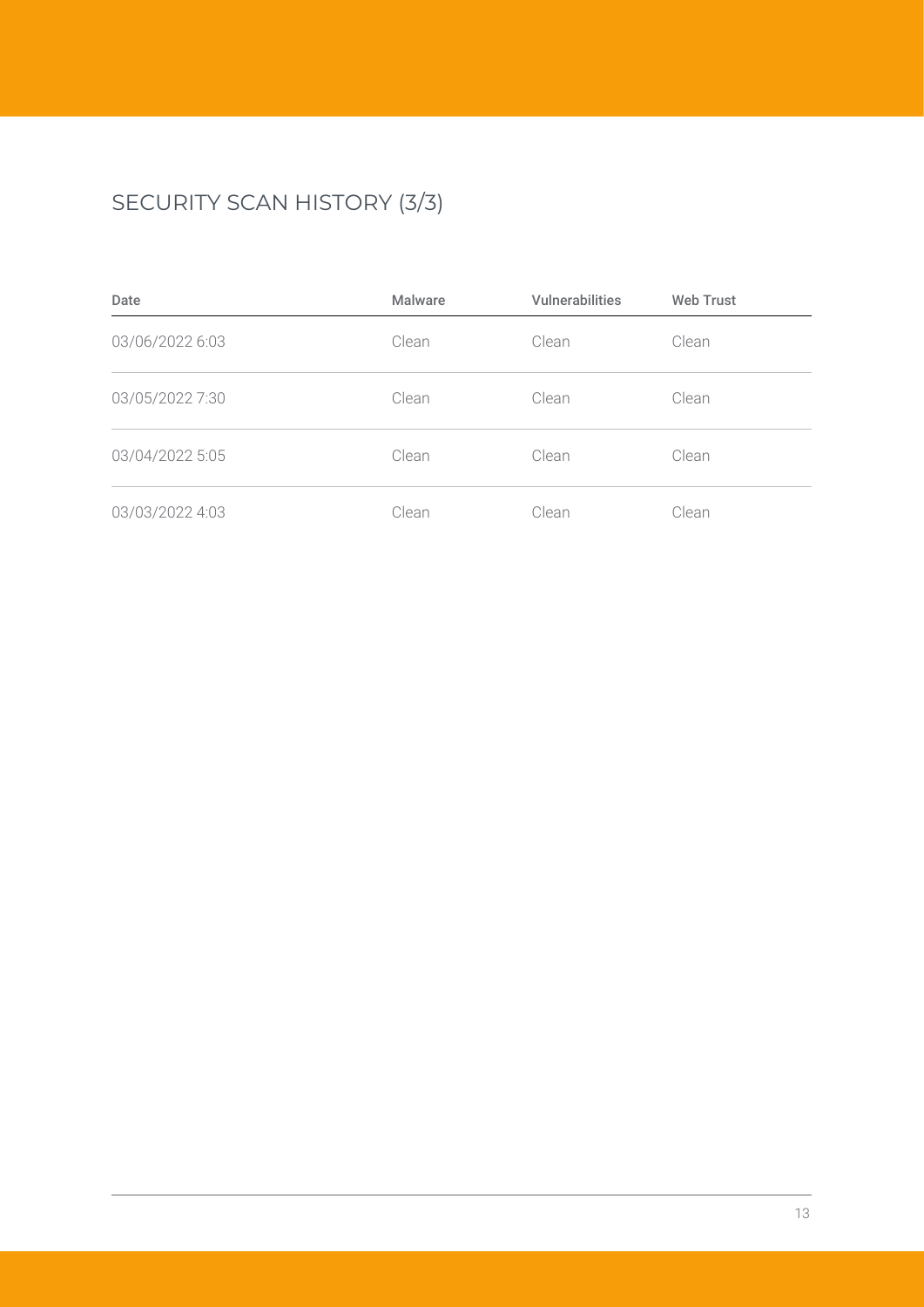

Traffic up by: **0.5%** *03/02/2022 to 03/31/2022*



SESSIONS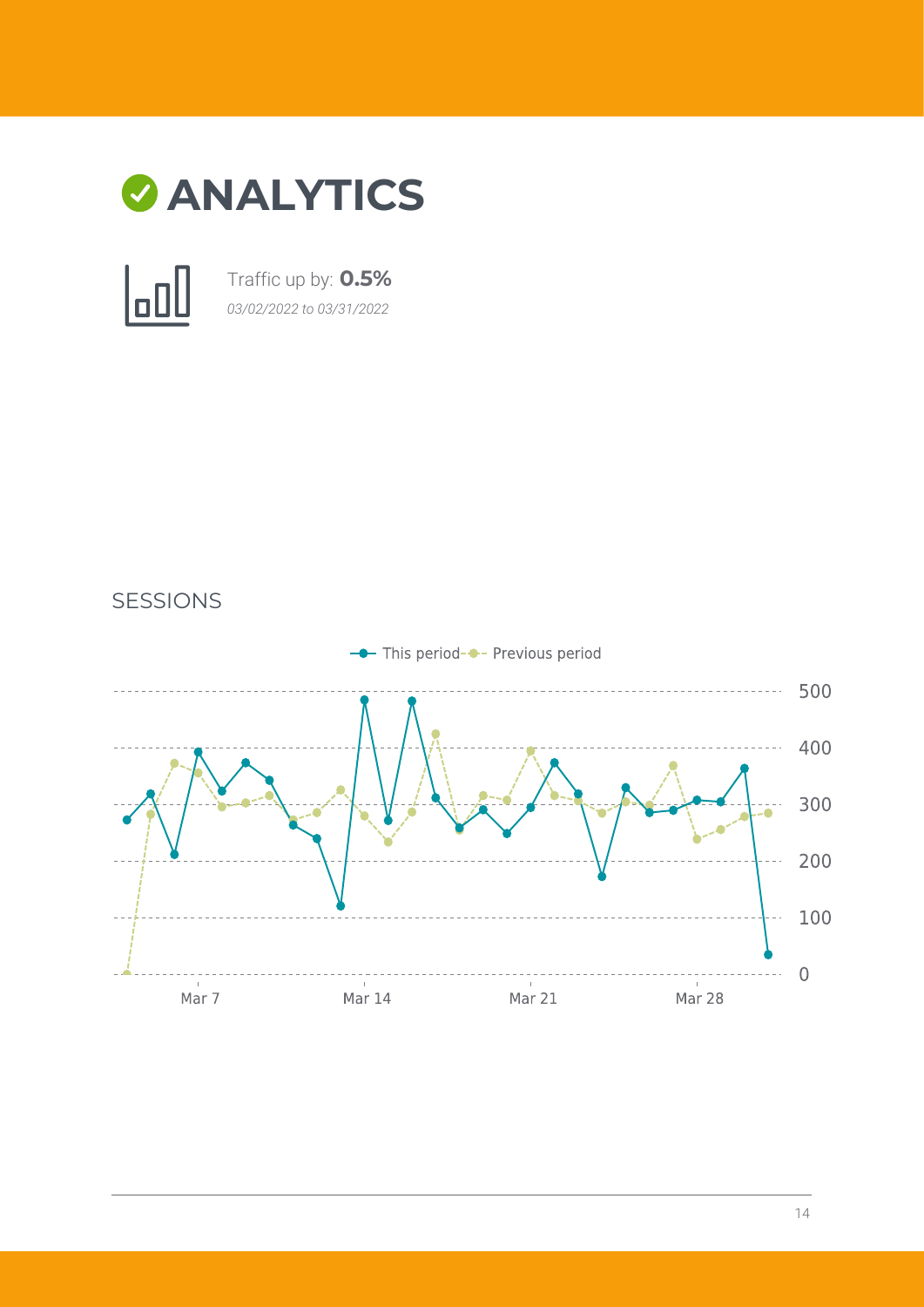

## https://www.acatoday.org/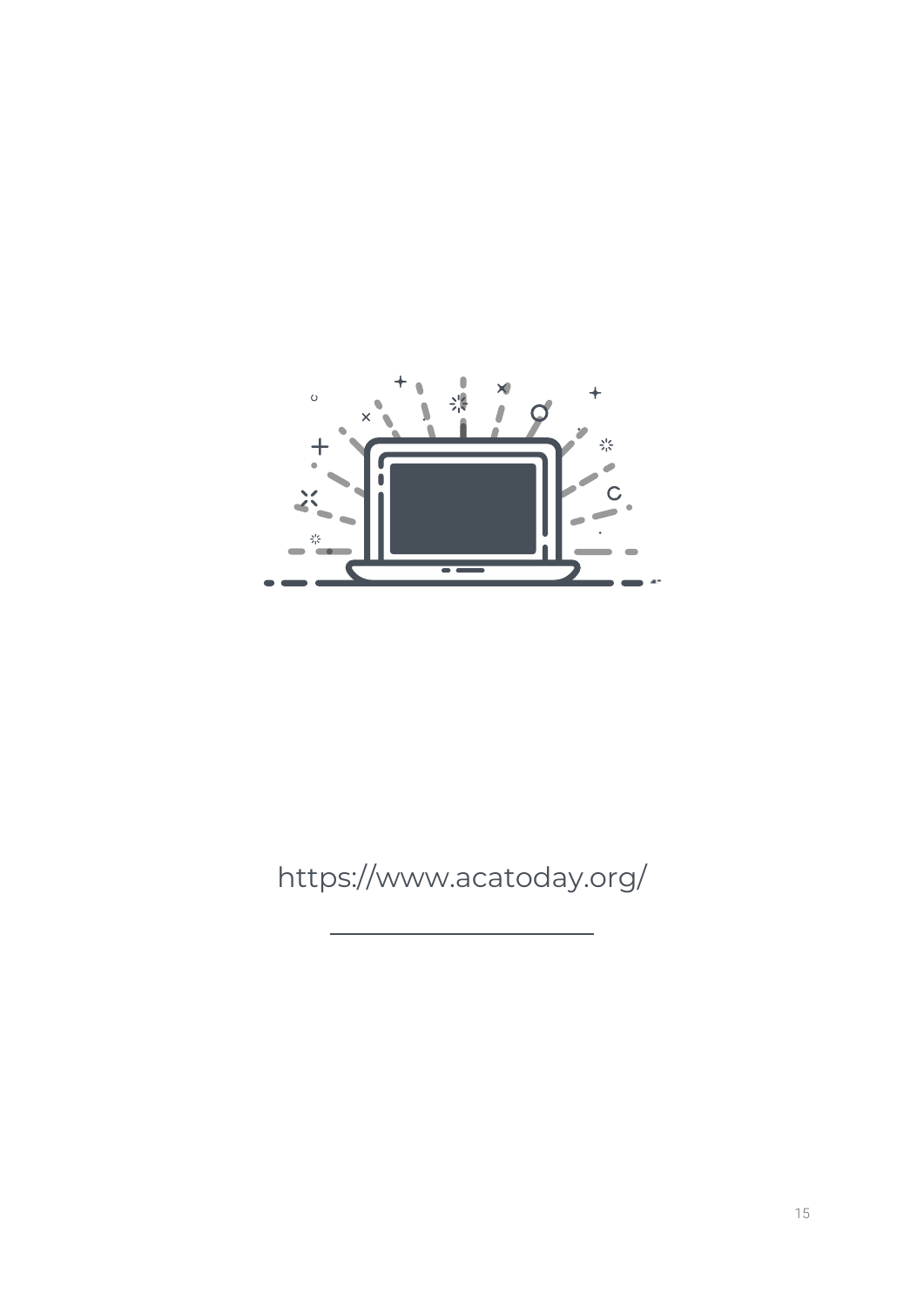# **OVERVIEW**



Website: https://www.acatoday.org/ IP Address: 151.139.128.11 WordPress Version: 5.9.2



#### **UPDATES** Updates performed: 10



### **PERFORMANCE**

PageSpeed score: 64; YSlow score: 84



## **SECURITY**

Your website is safe



### **ANALYTICS**

1.1% average increase in sessions in the previous period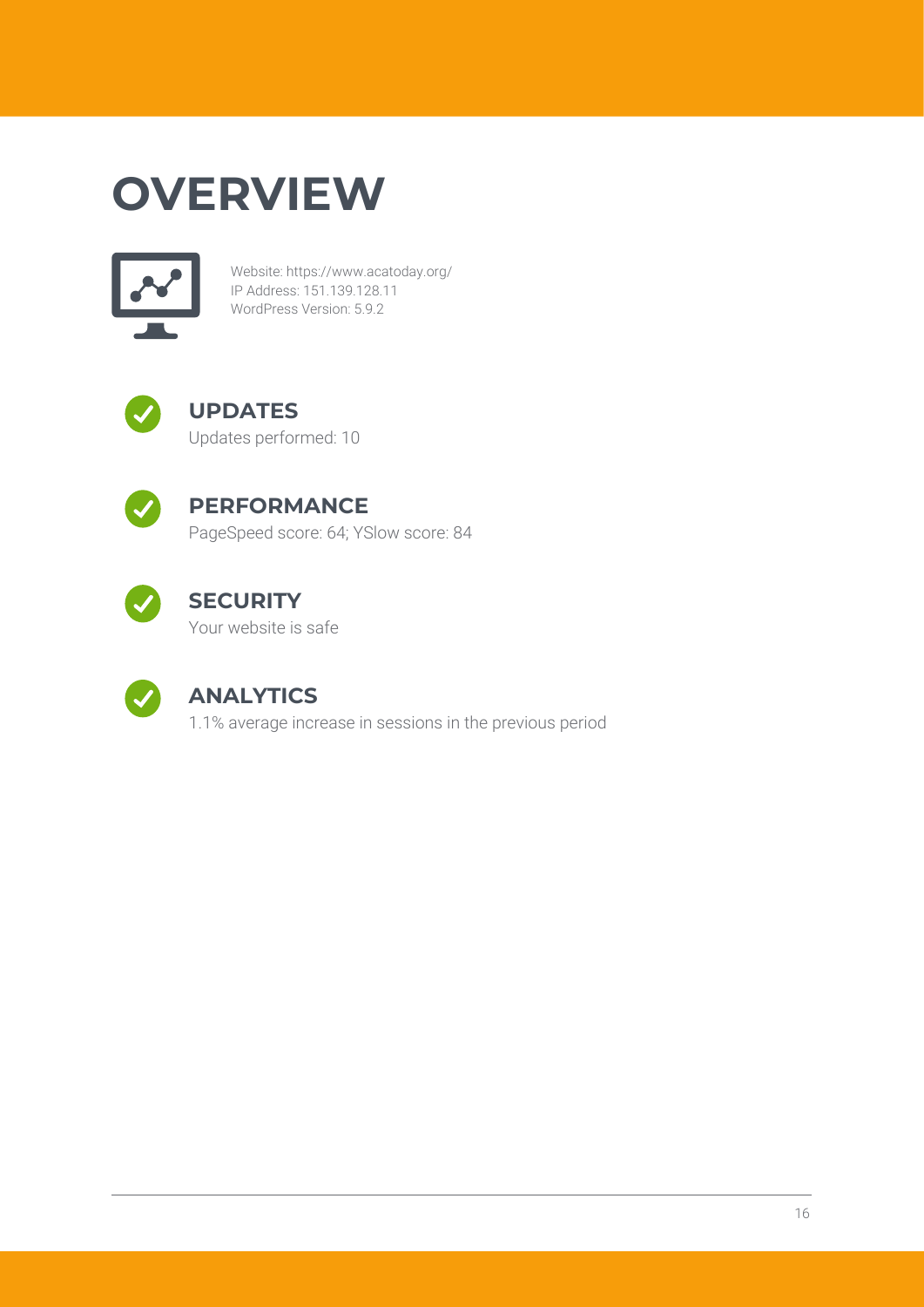



Total updates performed: **10** *03/02/2022 to 03/31/2022*

#### OVERVIEW

Plugin updates

**10**

### UPDATES HISTORY (1/2)

| Plugin name                                           | Plugin version |               |                      | Date       |
|-------------------------------------------------------|----------------|---------------|----------------------|------------|
| Yoast SEO Premium                                     | 18.1           | $\rightarrow$ | 18.2.1               | 03/28/2022 |
| Yoast SEO                                             | 18.3           | $\rightarrow$ | 18.4.1               | 03/28/2022 |
| Relevanssi                                            | 4.15.0         |               | $\rightarrow$ 4.15.1 | 03/28/2022 |
| MalCare Security - Free<br>Malware Scanner, Protectio | 4.76           | $\rightarrow$ | 4.77                 | 03/28/2022 |
| <b>Advanced Custom Fields PRO</b>                     | 5.12           | $\rightarrow$ | 5.12.1               | 03/28/2022 |
| Yoast SEO                                             | 18.2           | $\rightarrow$ | 18.3                 | 03/09/2022 |
| <b>WP Rocket</b>                                      | 3.10.8         | $\rightarrow$ | 3.10.9               | 03/09/2022 |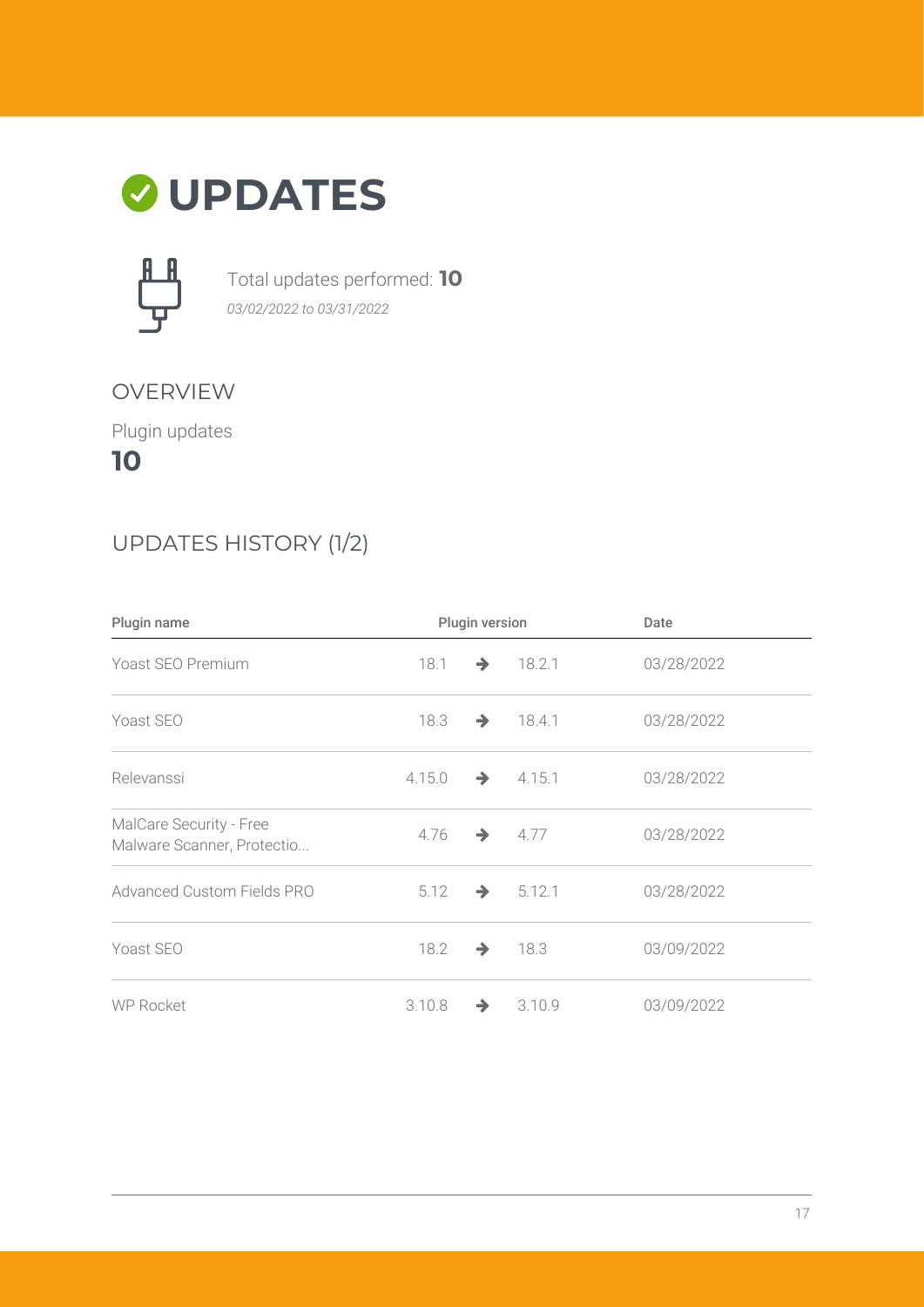## UPDATES HISTORY (2/2)

| Plugin name                                           | Plugin version              |  |      | Date       |  |
|-------------------------------------------------------|-----------------------------|--|------|------------|--|
| Relevanssi                                            | $4.14.7 \rightarrow 4.15.0$ |  |      | 03/09/2022 |  |
| Post Types Order                                      | $1.9.7 \rightarrow 1.9.8$   |  |      | 03/03/2022 |  |
| MalCare Security - Free<br>Malware Scanner, Protectio | $4.75 \rightarrow$          |  | 4.76 | 03/03/2022 |  |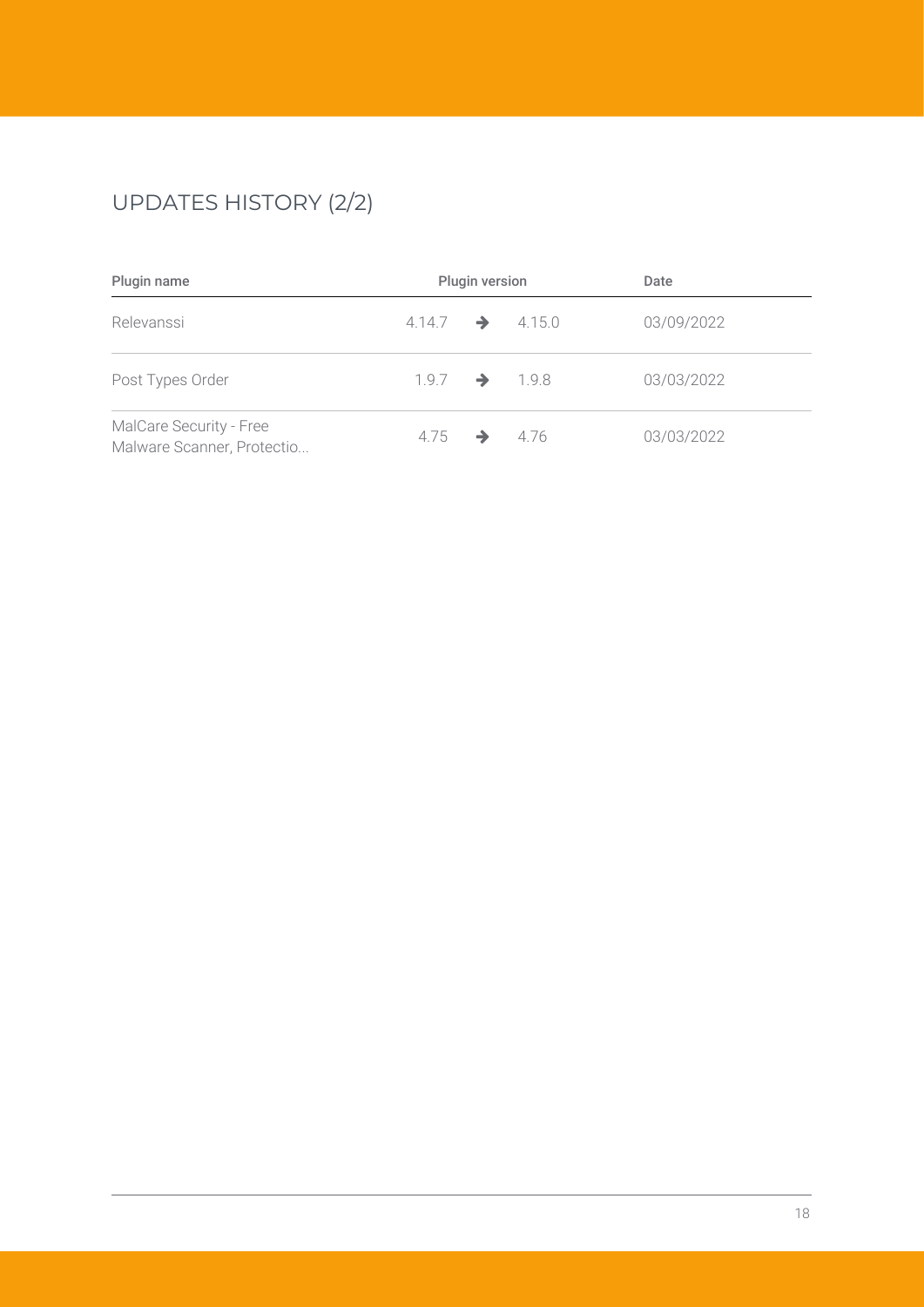# **OPTIMIZATION**



#### **DATABASE OPTIMIZATION**

Database overhead cleaned: 1.72 MB



#### **POST REVISIONS**

Post revisions cleaned: 95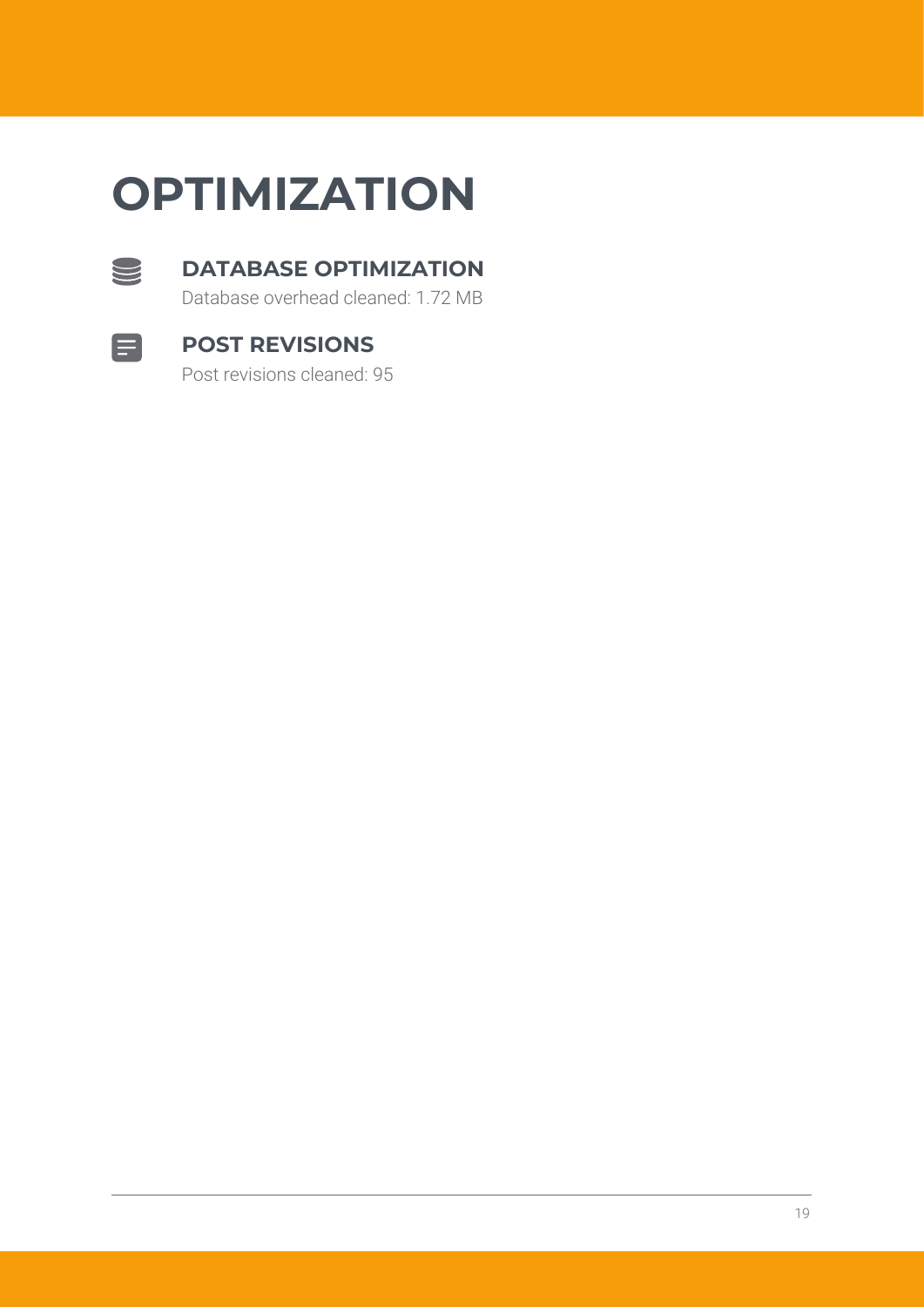# *O* PERFORMANCE



Total performance checks: **28** *03/02/2022 to 03/31/2022*

MOST RECENT SCAN

*03/30/2022*

Previous check: 76%

PageSpeed Grade

YSlow Grade



PERFORMANCE OVERVIEW

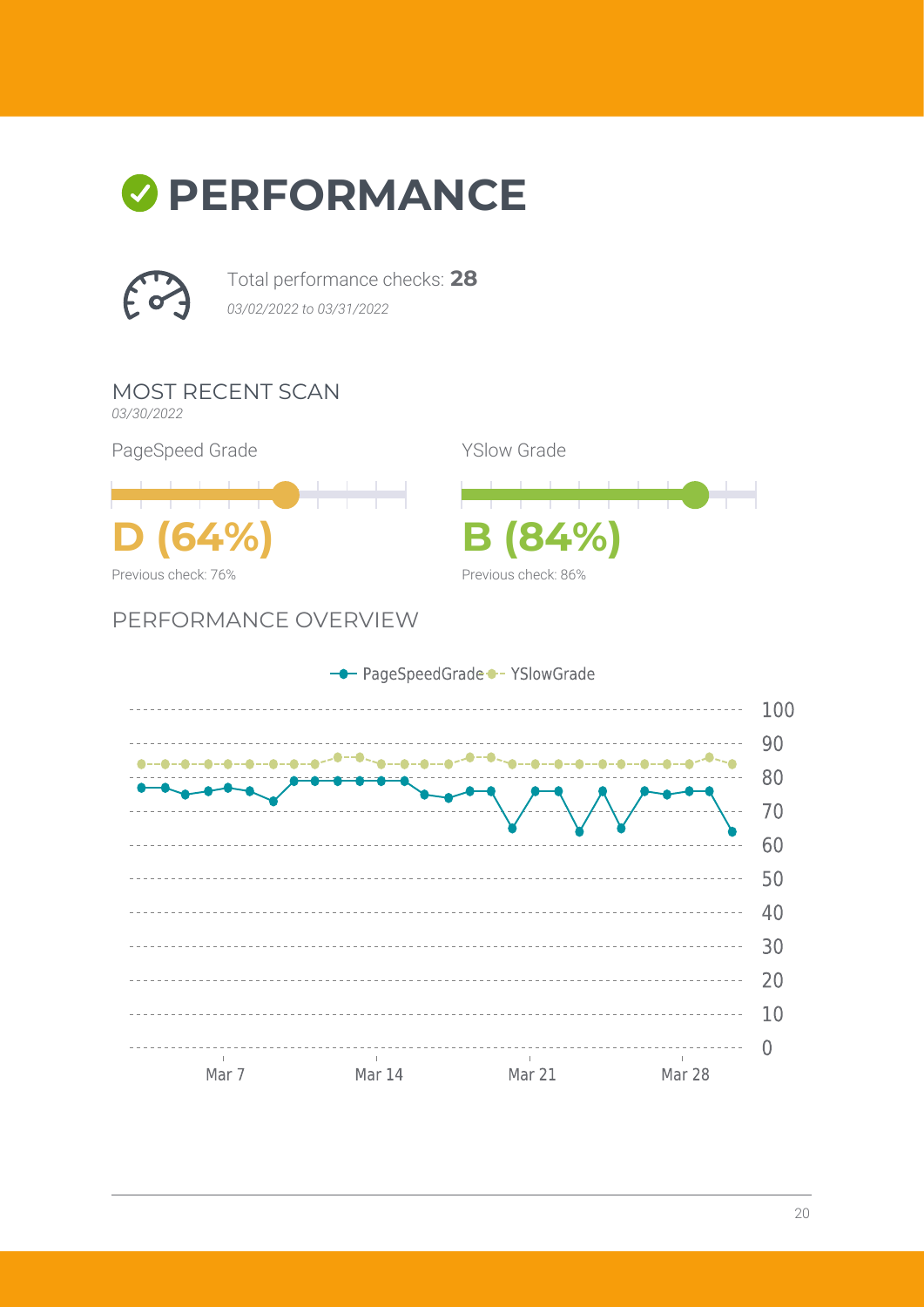## PERFORMANCE HISTORY (1/2)

| Date             | Load time | PageSpeed | YSlow   |
|------------------|-----------|-----------|---------|
| 03/30/2022 06:17 | 2.43s     | D(64%)    | B (84%) |
| 03/29/2022 05:14 | 2.02s     | C(76%)    | B (86%) |
| 03/28/2022 07:12 | 2.12s     | C(76%)    | B (84%) |
| 03/27/2022 06:45 | 1.73s     | C(75%)    | B (84%) |
| 03/26/2022 06:12 | 4.74 s    | C(76%)    | B (84%) |
| 03/25/2022 04:31 | 2.00 s    | D(65%)    | B (84%) |
| 03/24/2022 08:12 | 2.10s     | C(76%)    | B (84%) |
| 03/23/2022 06:42 | 2.55s     | D(64%)    | B (84%) |
| 03/22/2022 07:45 | 1.64s     | C(76%)    | B (84%) |
| 03/21/2022 06:15 | 2.33s     | C(76%)    | B (84%) |
| 03/20/2022 05:04 | 2.08s     | D(65%)    | B (84%) |
| 03/19/2022 05:46 | 1.36s     | C(76%)    | B (86%) |
| 03/18/2022 06:38 | 1.47s     | C(76%)    | B (86%) |
| 03/17/2022 07:10 | 1.88 s    | C(74%)    | B (84%) |
| 03/16/2022 04:42 | 1.53s     | C(75%)    | B (84%) |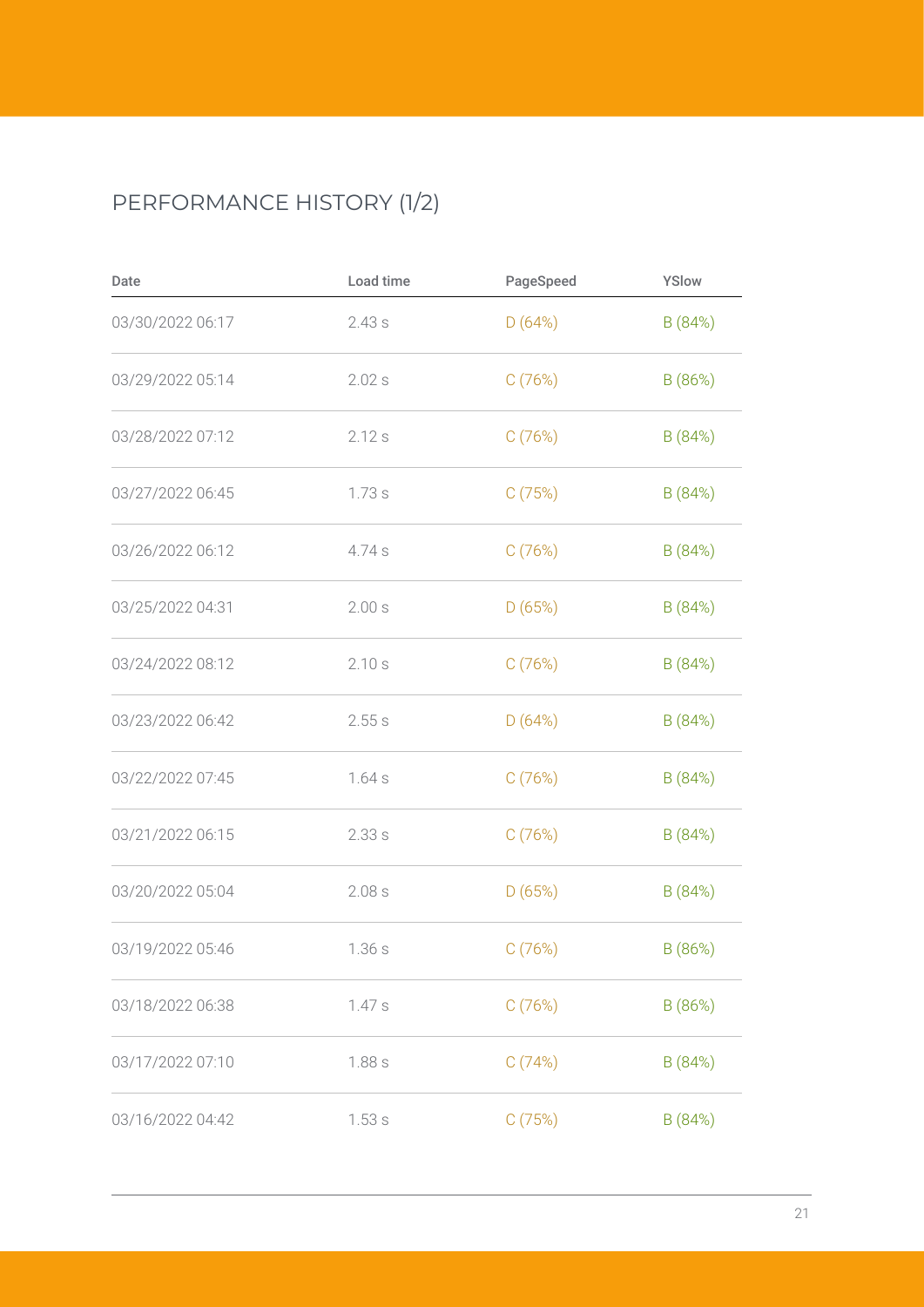## PERFORMANCE HISTORY (2/2)

| Date             | Load time | PageSpeed | YSlow   |
|------------------|-----------|-----------|---------|
| 03/15/2022 06:52 | 2.22s     | C(79%)    | B (84%) |
| 03/14/2022 05:20 | 2.10s     | C(79%)    | B (84%) |
| 03/13/2022 05:47 | 1.41s     | C(79%)    | B (86%) |
| 03/12/2022 05:33 | 2.16s     | C(79%)    | B (86%) |
| 03/11/2022 04:33 | 2.81s     | C(79%)    | B (84%) |
| 03/10/2022 05:38 | 3.93s     | C(79%)    | B (84%) |
| 03/09/2022 07:01 | 3.35s     | C(73%)    | B(84%)  |
| 03/08/2022 05:05 | 2.70s     | C(76%)    | B (84%) |
| 03/07/2022 05:09 | 2.98s     | C(77%)    | B (84%) |
| 03/06/2022 07:36 | 7.98 s    | C(76%)    | B (84%) |
| 03/05/2022 06:20 | 1.74s     | C(75%)    | B (84%) |
| 03/04/2022 08:23 | 5.25s     | C(77%)    | B (84%) |
| 03/03/2022 06:14 | 2.58s     | C(77%)    | B(84%)  |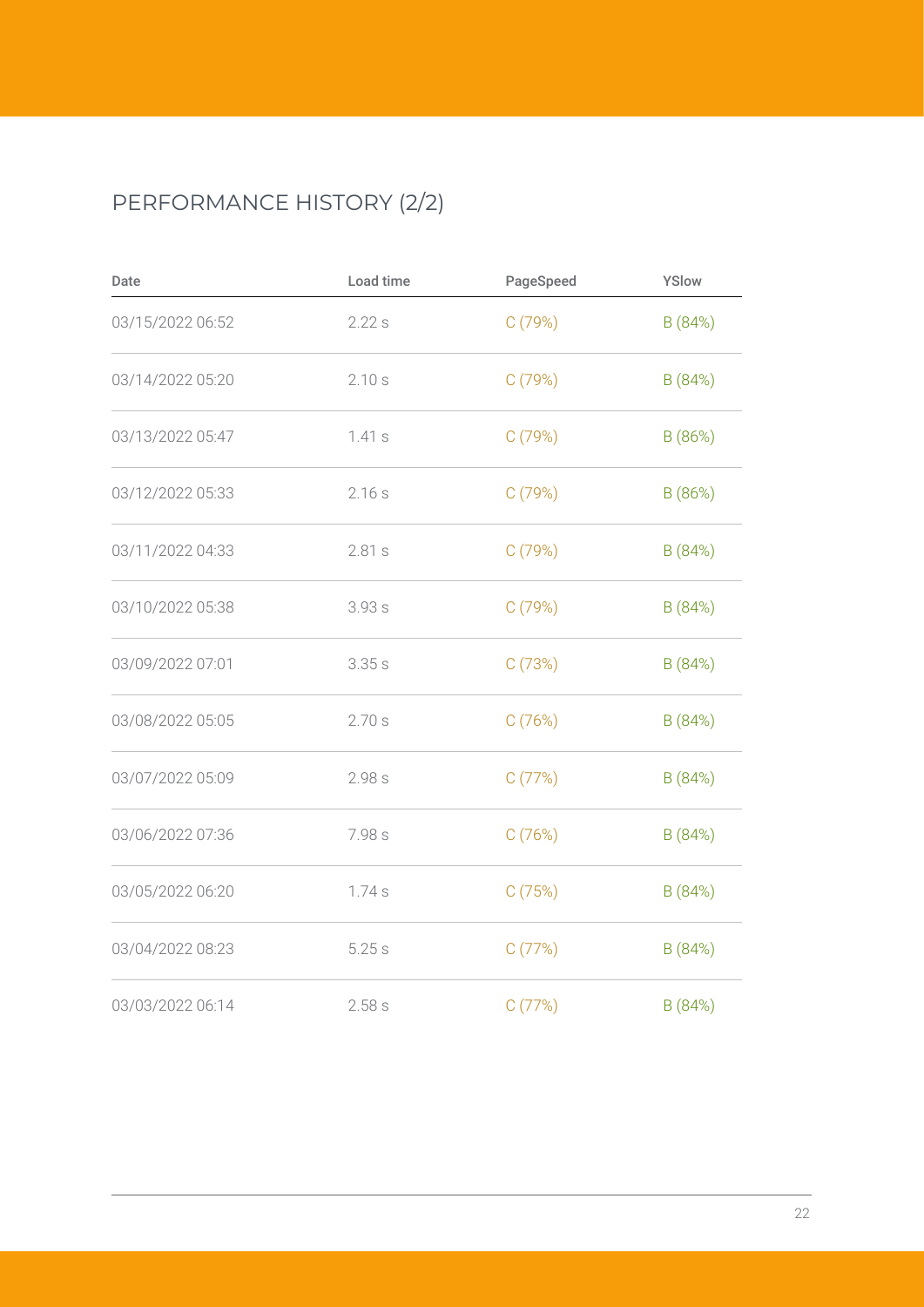



Total security checks: **28** *03/02/2022 to 03/31/2022*

### MOST RECENT SCAN

*03/30/2022*

Status: Clean

| Malware: Clean | Web Trust: Clean | Vulnerabilities: 0 |  |
|----------------|------------------|--------------------|--|

### SECURITY SCAN HISTORY (1/3)

| Date            | <b>Malware</b> | Vulnerabilities | <b>Web Trust</b> |
|-----------------|----------------|-----------------|------------------|
| 03/30/2022 4:03 | Clean          | Clean           | Clean            |
| 03/29/2022 7:02 | Clean          | Clean           | Clean            |
| 03/28/2022 7:33 | Clean          | Clean           | Clean            |
| 03/27/2022 2:30 | Clean          | Clean           | Clean            |
| 03/26/2022 7:32 | Clean          | Clean           | Clean            |
| 03/25/2022 7:02 | Clean          | Clean           | Clean            |
| 03/24/2022 7:33 | Clean          | Clean           | Clean            |
| 03/23/2022 7:37 | Clean          | Clean           | Clean            |
| 03/22/2022 5:32 | Clean          | Clean           | Clean            |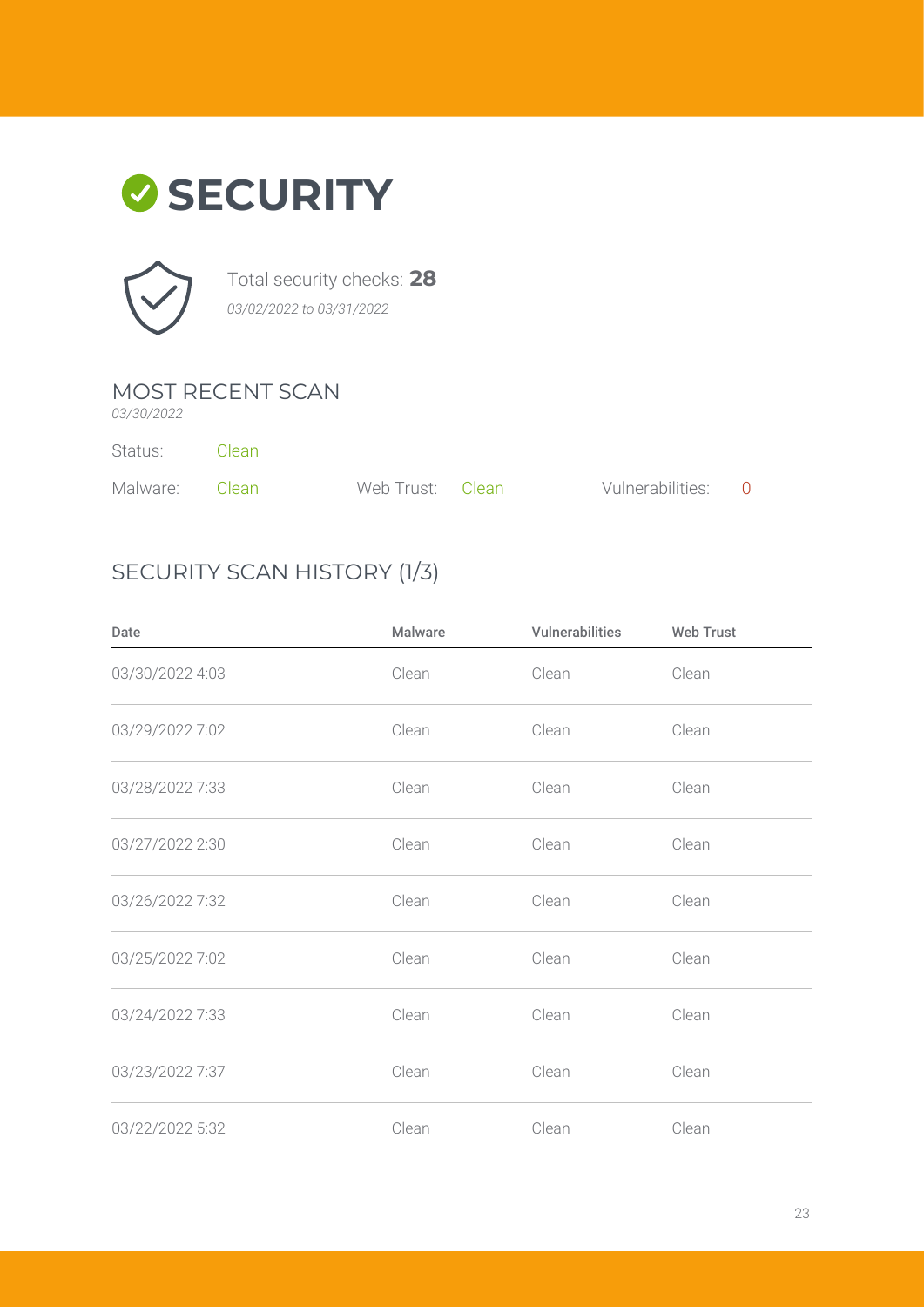## SECURITY SCAN HISTORY (2/3)

| Date            | Malware | <b>Vulnerabilities</b> | <b>Web Trust</b> |
|-----------------|---------|------------------------|------------------|
| 03/21/2022 7:02 | Clean   | Clean                  | Clean            |
| 03/20/2022 6:31 | Clean   | Clean                  | Clean            |
| 03/19/2022 5:30 | Clean   | Clean                  | Clean            |
| 03/18/2022 4:34 | Clean   | Clean                  | Clean            |
| 03/17/2022 8:02 | Clean   | Clean                  | Clean            |
| 03/16/2022 8:04 | Clean   | Clean                  | Clean            |
| 03/15/2022 6:32 | Clean   | Clean                  | Clean            |
| 03/14/2022 5:40 | Clean   | Clean                  | Clean            |
| 03/13/2022 6:01 | Clean   | Clean                  | Clean            |
| 03/12/2022 6:07 | Clean   | Clean                  | Clean            |
| 03/11/2022 3:30 | Clean   | Clean                  | Clean            |
| 03/10/2022 0:31 | Clean   | Clean                  | Clean            |
| 03/09/2022 8:00 | Clean   | Clean                  | Clean            |
| 03/08/2022 4:16 | Clean   | Clean                  | Clean            |
| 03/07/2022 5:06 | Clean   | Clean                  | Clean            |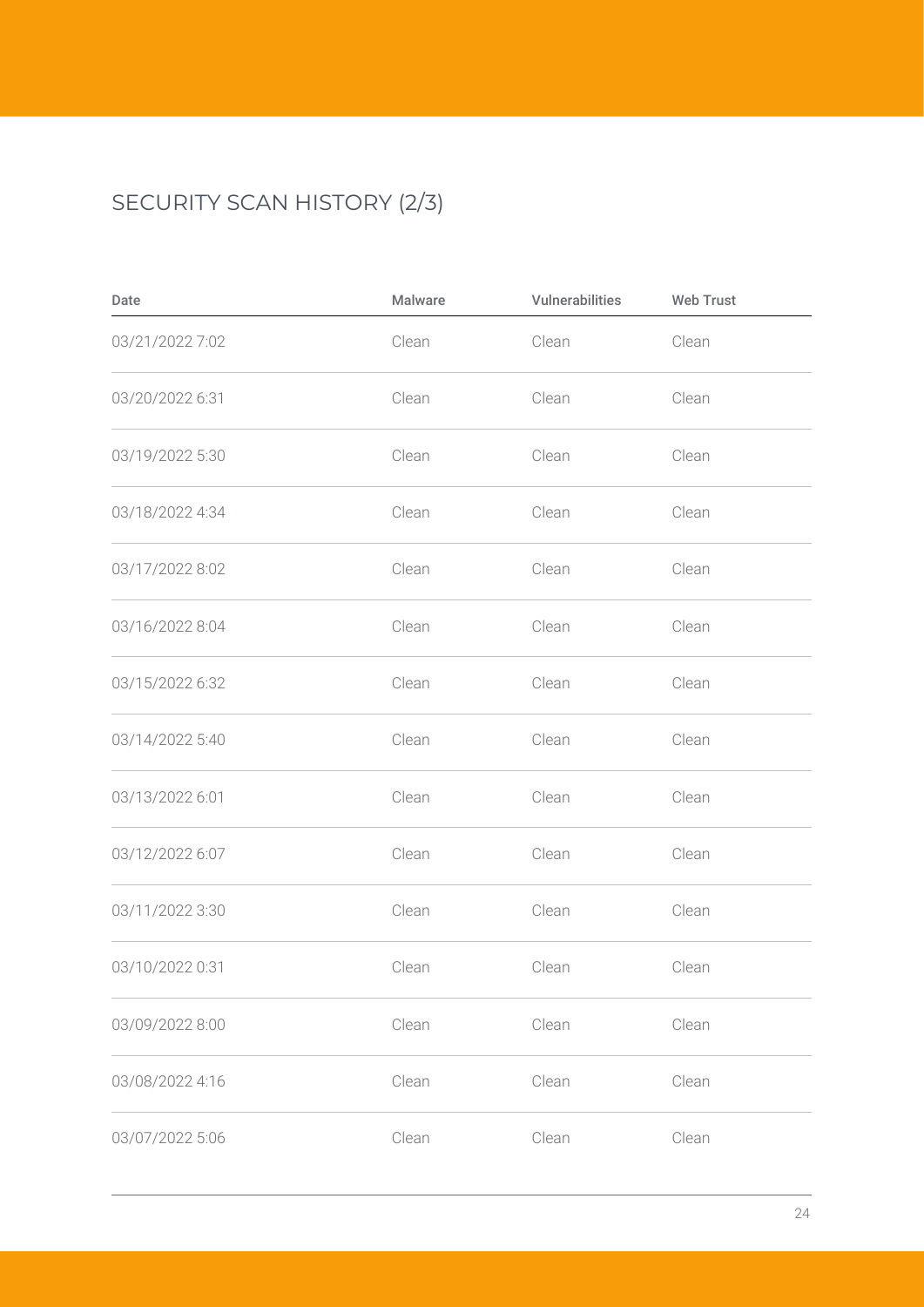## SECURITY SCAN HISTORY (3/3)

| Date            | <b>Malware</b> | <b>Vulnerabilities</b> | <b>Web Trust</b> |
|-----------------|----------------|------------------------|------------------|
| 03/06/2022 7:04 | Clean          | Clean                  | Clean            |
| 03/05/2022 7:00 | Clean          | Clean                  | Clean            |
| 03/04/2022 5:30 | Clean          | Clean                  | Clean            |
| 03/03/2022 8:04 | Clean          | Clean                  | Clean            |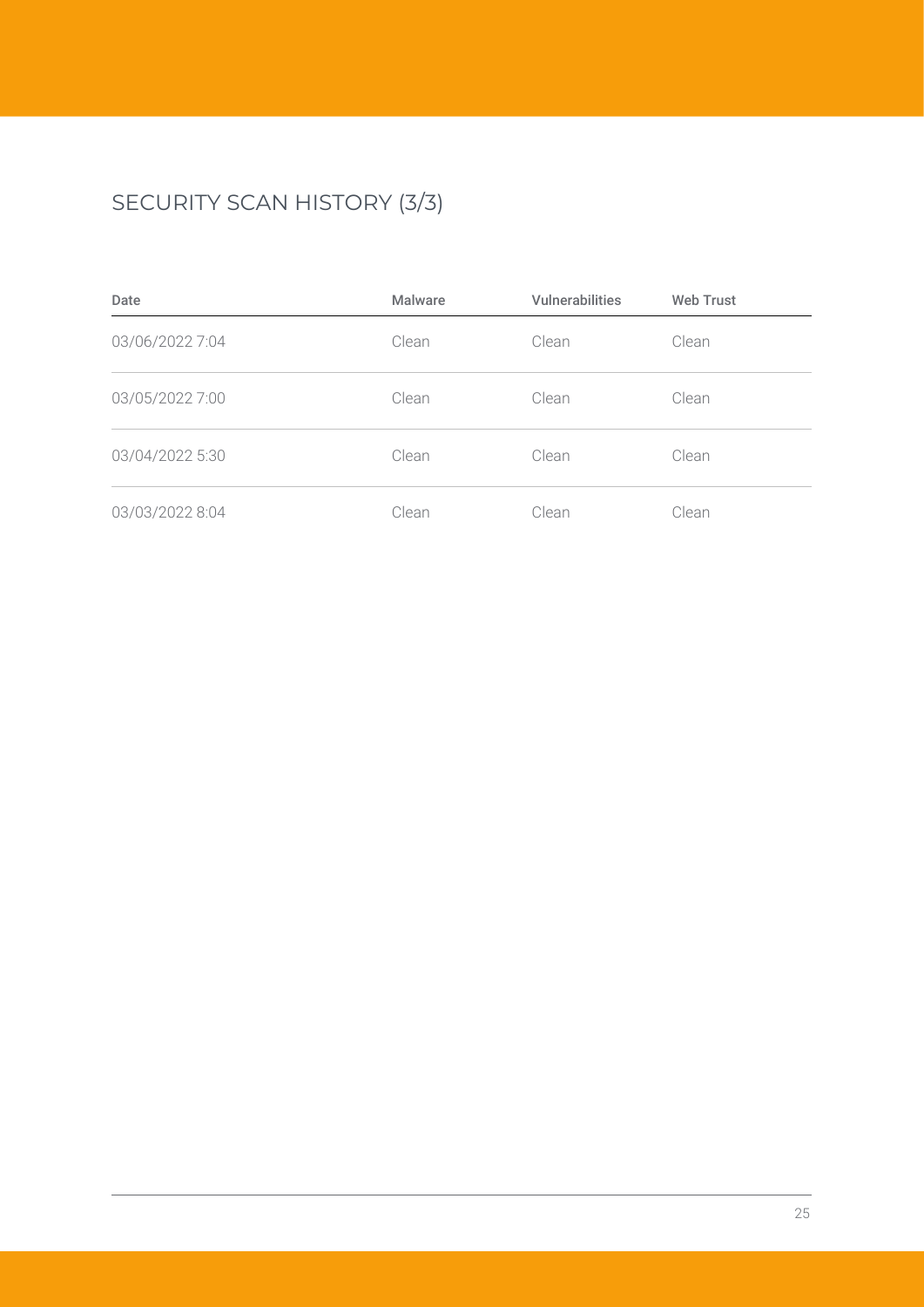

Traffic up by: **1.1%** *03/02/2022 to 03/31/2022*



SESSIONS